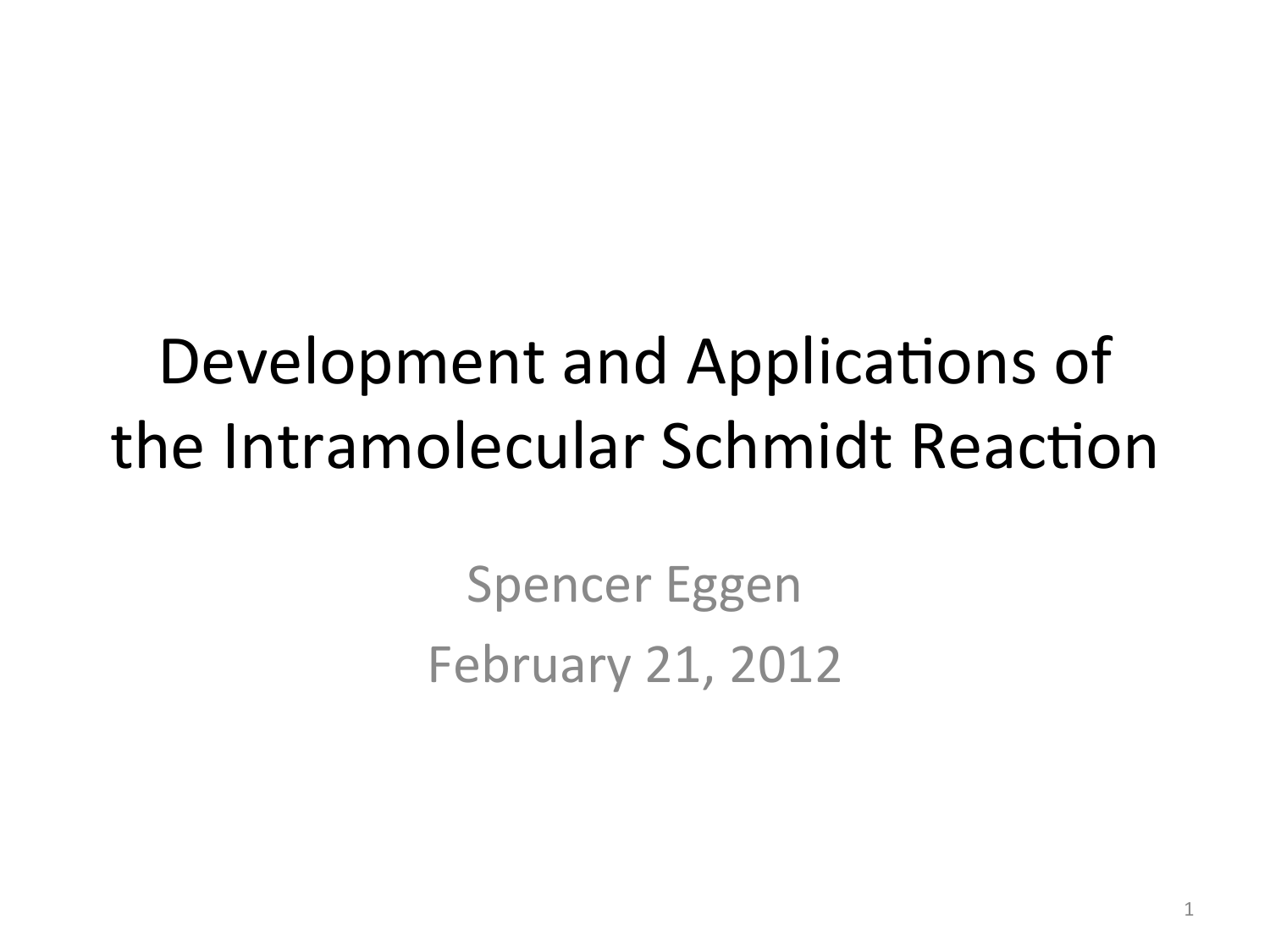# Table of Contents

- Overview: Reactions involving Migration of **Carbon to Electron-Deficient Heteroatoms**
- Discovery of the Schmidt Reaction
- Attempts to Use Alkyl Azides
- Evolution of the Reaction up to the 1990s
- Intramolecular Schmidt reaction with azido alkenes, azido alcohols, and cyclic ketones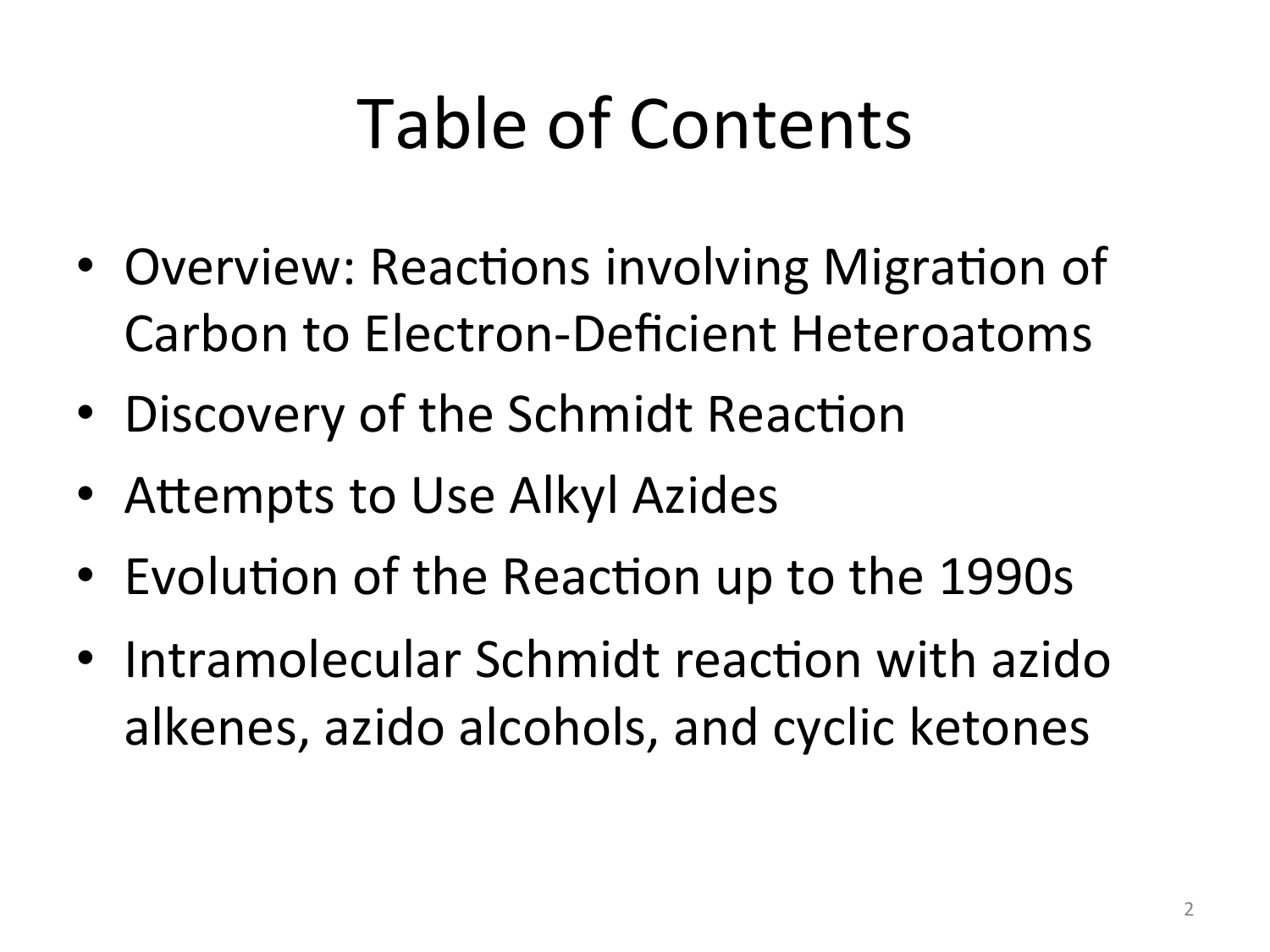# Table of Contents (cont.)

- Regiochemistry
- Stereochemistry of the Migrating Carbon
- Reaction Optimization
- Reaction Scope
- Applications in Selected Natural Product Syntheses
- Conclusions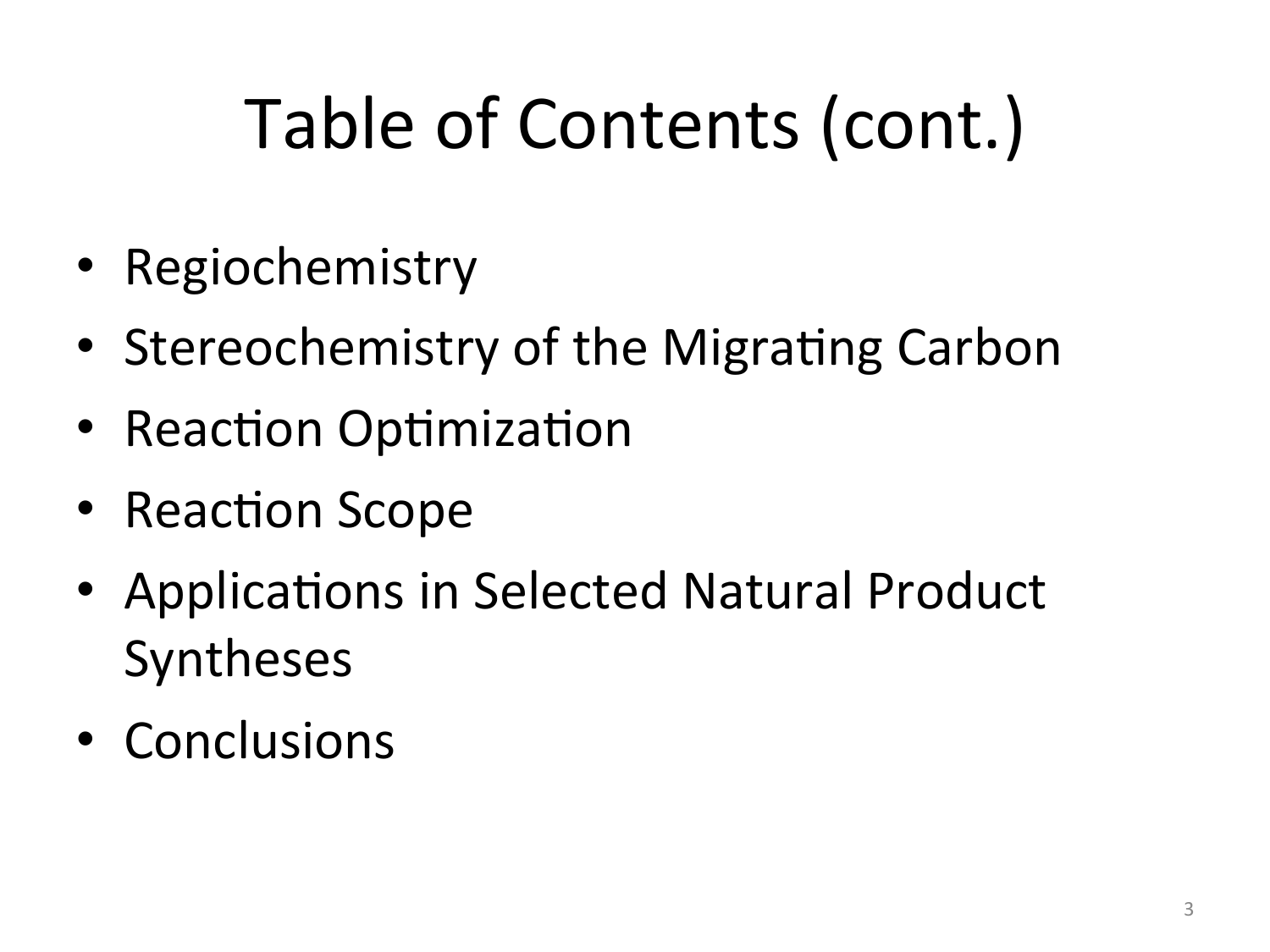#### Overview: Selected Rearrangements

- Carboxylic Acid Derivatives
	- $X = Br(Hoffmann), N<sub>2</sub> (Curtius)$



**Baeyer-Villiger Oxidation** 



- Beckmann Rearrangement:
	- $-$  Can never form primary amides
	- **Harsh reaction conditions**
	- Isomerization of oxime can occur.



 $(R,R' = alkyl, aryI, heteroaryI; X = OH, OTs, OMs, Cl)$ 

E. Beckmann, Chem. Ber., 89, 998 (1886).

Kürti, Czakó. Strategic Applications of Named Reactions in Organic Synthesis. Burlington: Elsevier, 2005.  $\frac{1}{4}$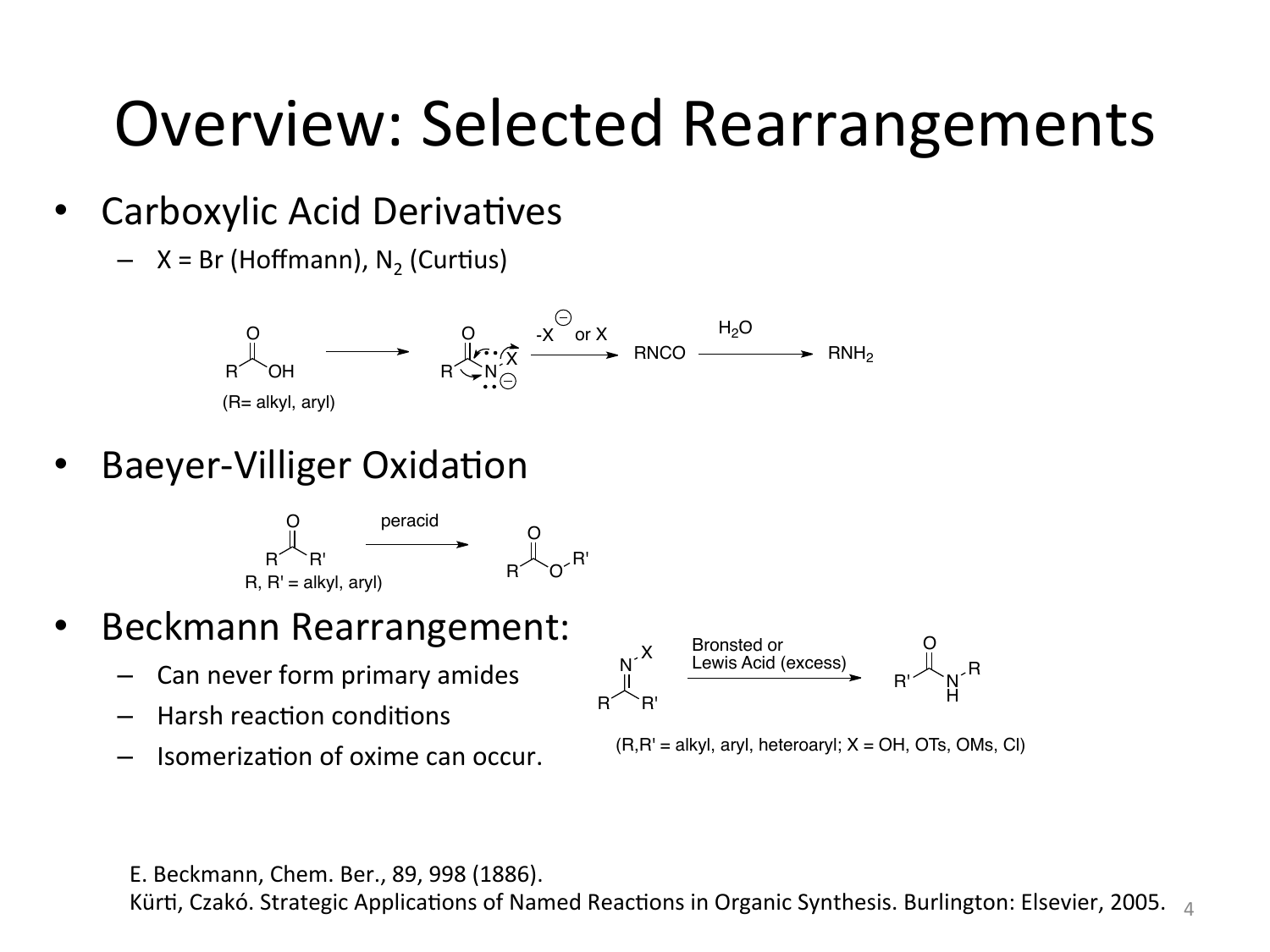## Discovery of the Schmidt Reaction

• Classic Schmidt Conditions: Strongly Acidic



(conditions =  $HN<sub>3</sub>$  (1.0 eq.), conc.  $H<sub>2</sub>SO<sub>4</sub>$  (cat.), benzene)

K.F. Schmidt. Z. Angew. Chem., 1923, 36, 511. K.F. Schmidt, Ber., 1924, 57, 704.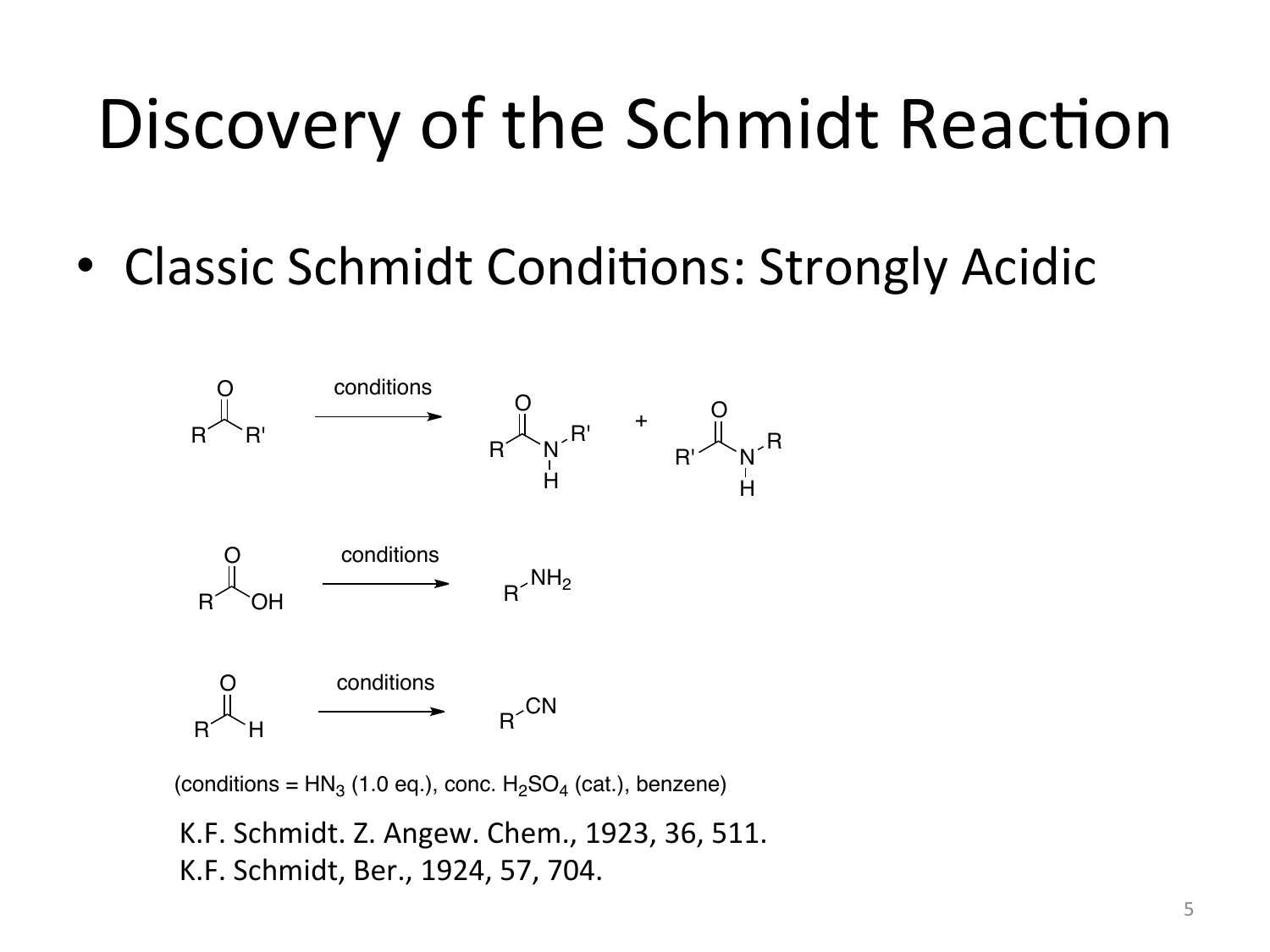## **Early Mechanistic Proposal**

- Schmidt: Hydrazoic acid cleaved into [NH] radical and dinitrogen
	- This nitrene mechanism was ruled out in favor of the accepted pathway, which involves an azidohydrin.



Koldobskii, et. al. Russian Chemical Reviews, 40 (10), 835.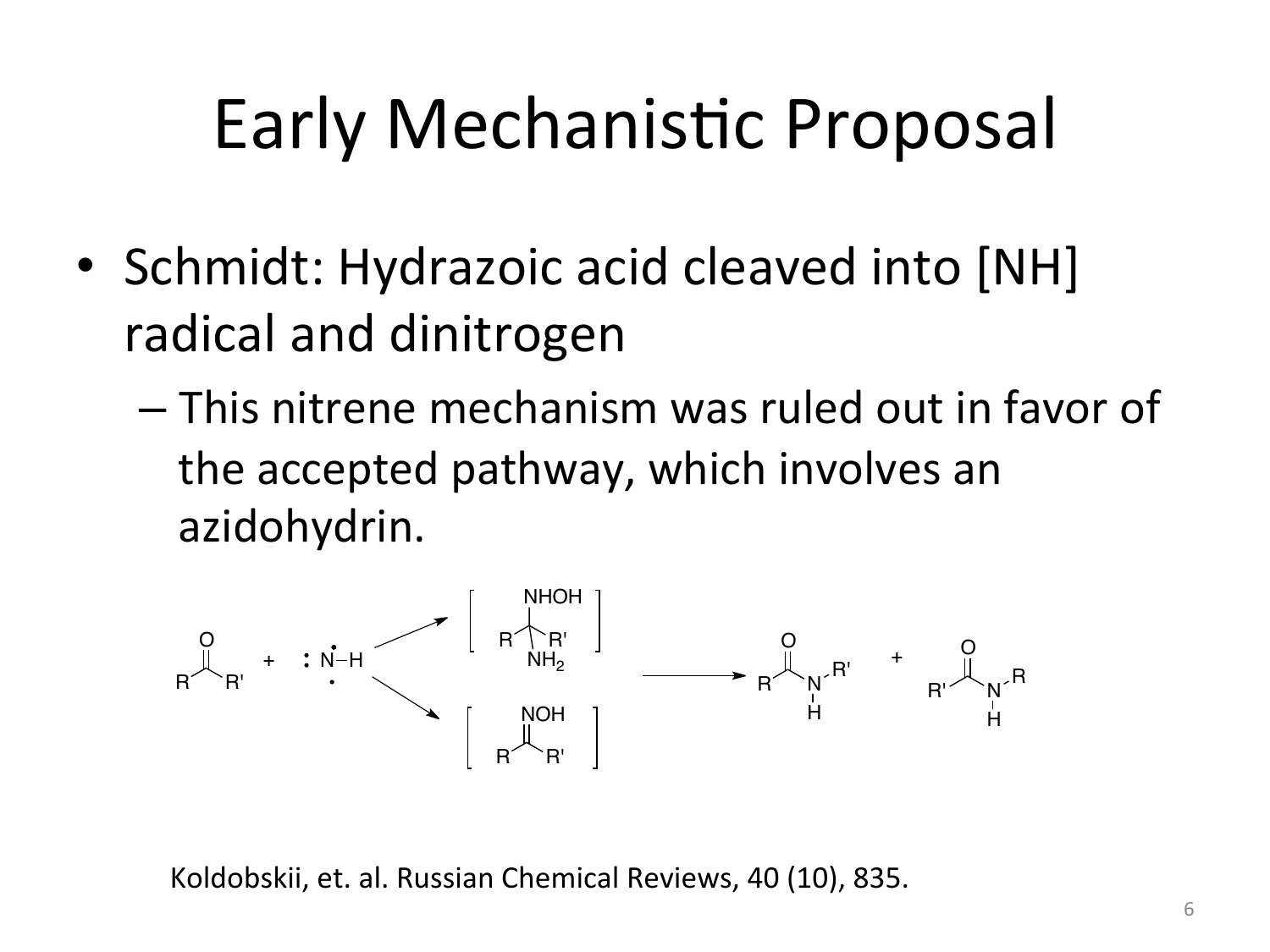#### Modern Understanding of Mechanism

• Two possible decompostition pathways of azidohydrin



• Direct loss of dinitrogen from A likely occurs when  $R' \neq H$ 

Aubé, et. al. J. Am. Chem. Soc. 1995, 117, 10449.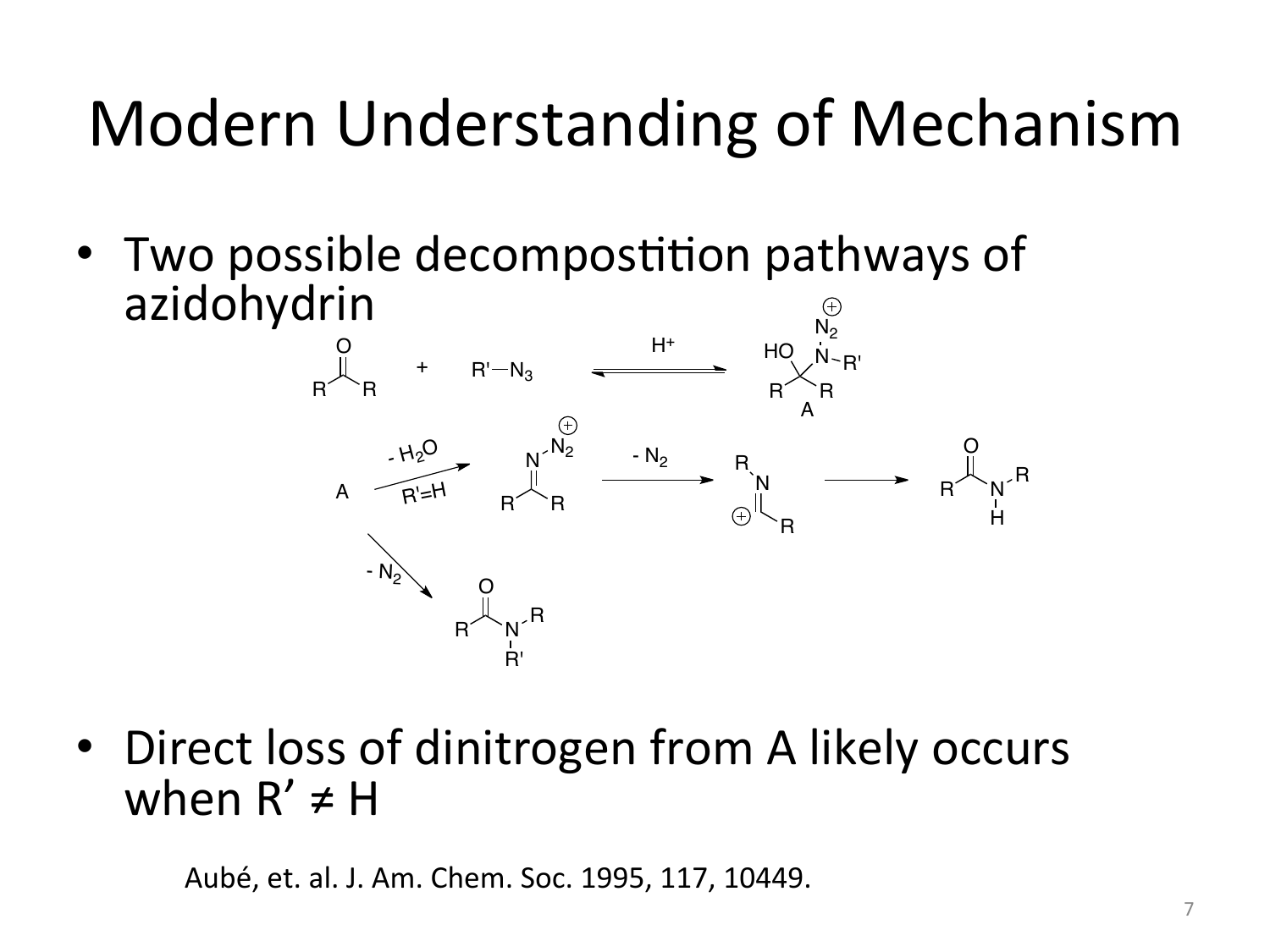#### Attempts to use Alkyl Azides

Almost all alkyl  $\bullet$ Briggs, Smith (1940s) azides unreactive 1. MeN<sub>3</sub>,  $H_2SO_4$  (cat.) (0.9-2.6 %, No N-methvl amides detected)  $2.$  Br<sub>2</sub>, H<sub>2</sub>O under classical Schmidt Boyer (1950s) conditions  $PhCH<sub>2</sub>CH<sub>2</sub>N<sub>3</sub>$  $H<sub>2</sub>SO<sub>4</sub>$  (cat.)  $(10\%)$ 



(3) (a) Briggs, L. H.; De Ath, G. C.; Ellis, S. R. J. Chem. Soc. 1942, 61-63. (b) Smith, P. A. S. J. Am. Chem. Soc. 1948, 70, 320-323. (4) (a) Boyer, J. H.; Hamer, J. J. Am. Chem. Soc. 1955, 77, 951-954. (b) Boyer, J. H.; Canter, F. C.; Hamer, J.; Putney, R. K. J. Am. Chem. Soc. 1956, 78, 325-327. (c) Boyer, J. H.; Morgan, L. R., Jr. J. Am. Chem. Soc. 1958, 80, 2020–2021. (d) Boyer, J. H.; Morgan, L. R., Jr. J. Am. Chem. Soc. 1959, 81, 3369–3372. (e) Boyer, J. H.; Morgan, L. R., Jr. J. Org. Chem. 1959, 24, 561-562.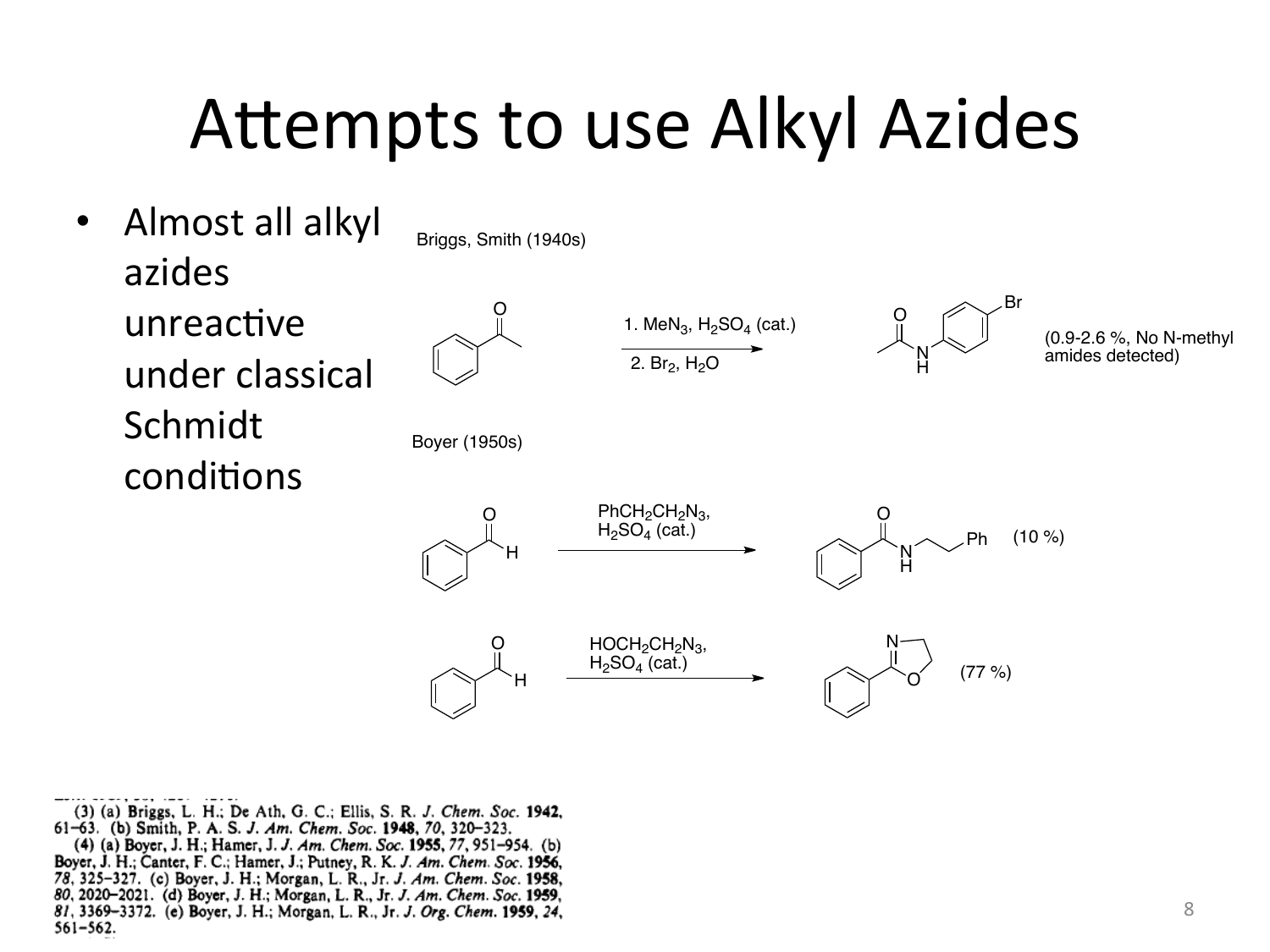#### Evolution of the Reaction up to the 1990s

- Barton (1971)
- Jeffs (1973)
- Wasserman (1971, 1973)
- Hoffmann (1989)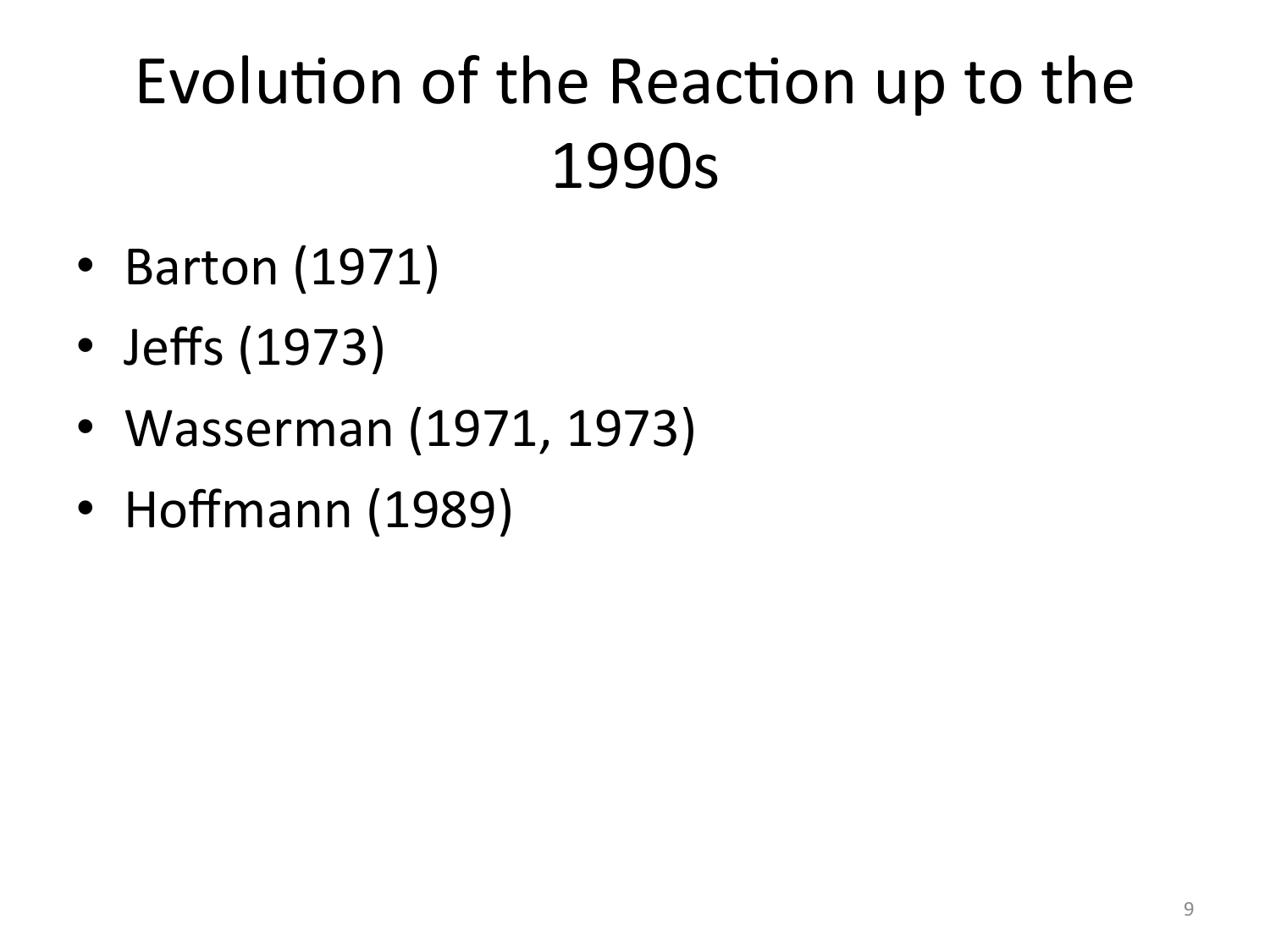#### Barton and Jeffs

Barton:  $\alpha$ , $\beta$ -unsaturated cyclic hydroxylamines to generate Nmethylamides.\*



- Jeffs extended this method to generate N-methyloctahydroindoles and 2-azabicyclo[3.3.0]octan-3-ones from cyclobutanones.
	- $-$  Same reagents as above N Me <sub>Me</sub> H  $\Omega$ N O Me R H  $(R = Me, Ph, H)$

a. Barton, D.H.R.; Day, M. J.; Hesse, R. H.; Pechet, M. M., Chem. Commun., 1971, 945. b. ibid., J. Chem. Soc., Perkins Trans. 1, 1975, 1764. c. Jeffs, P. W.; Molina, G., Chem. Commun., 1973, 3.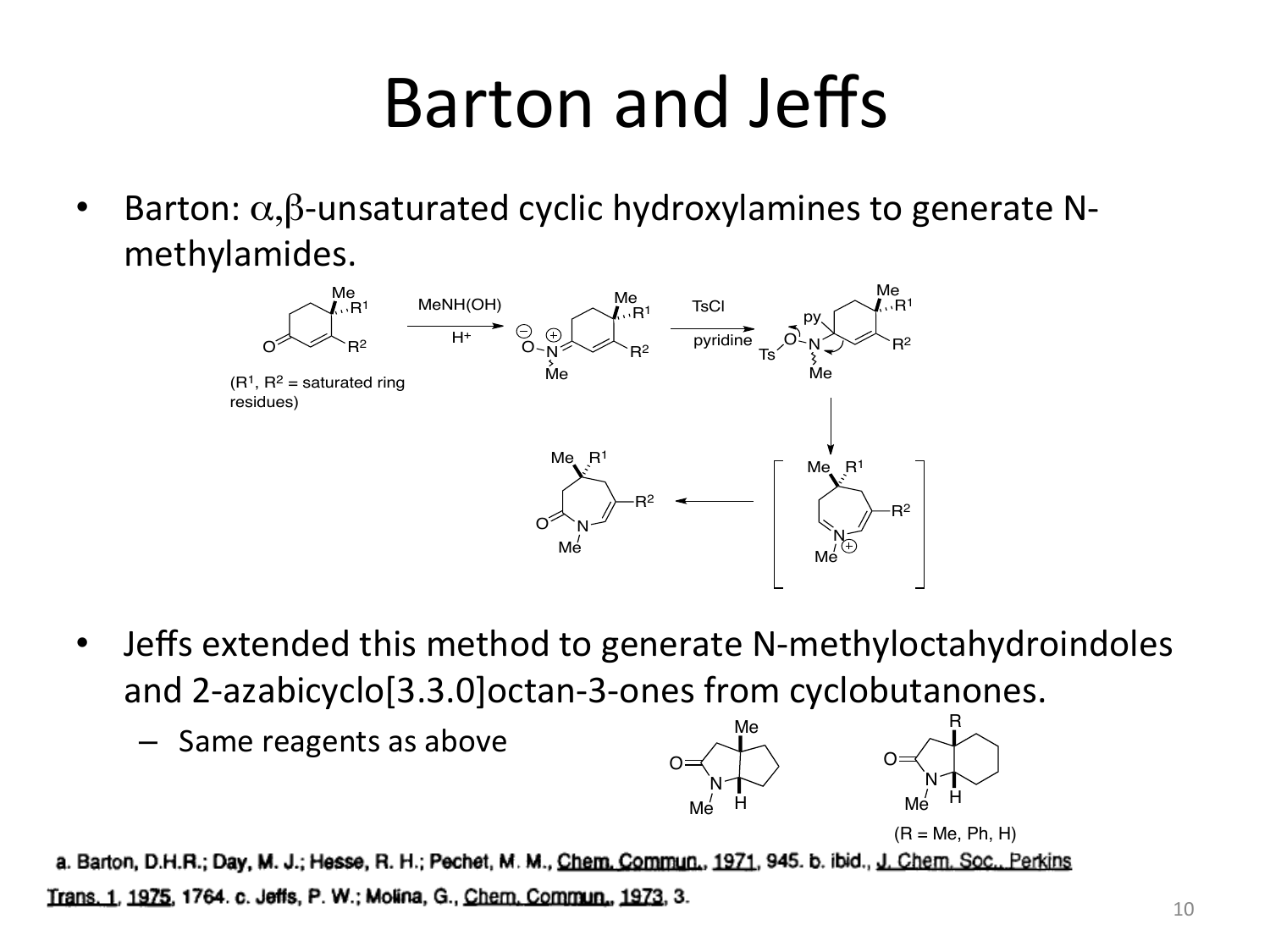#### Wasserman\*

• Wasserman, et. al. generated  $\beta$ -lactams from cyclopropanones



 $R = n$ -propyl, iso-propyl, n-butyl, isobutyl, Ph

a. Wasserman, H. H.; Glazer, E. A.; Hearn, M. J., Tetrahedron Lett., 1973, 4855. b. Wasserman, H. H.; Adickes, H. W.; de Ochoa, O. E., J. Am. Chem. Soc., 1971, 93, 5586.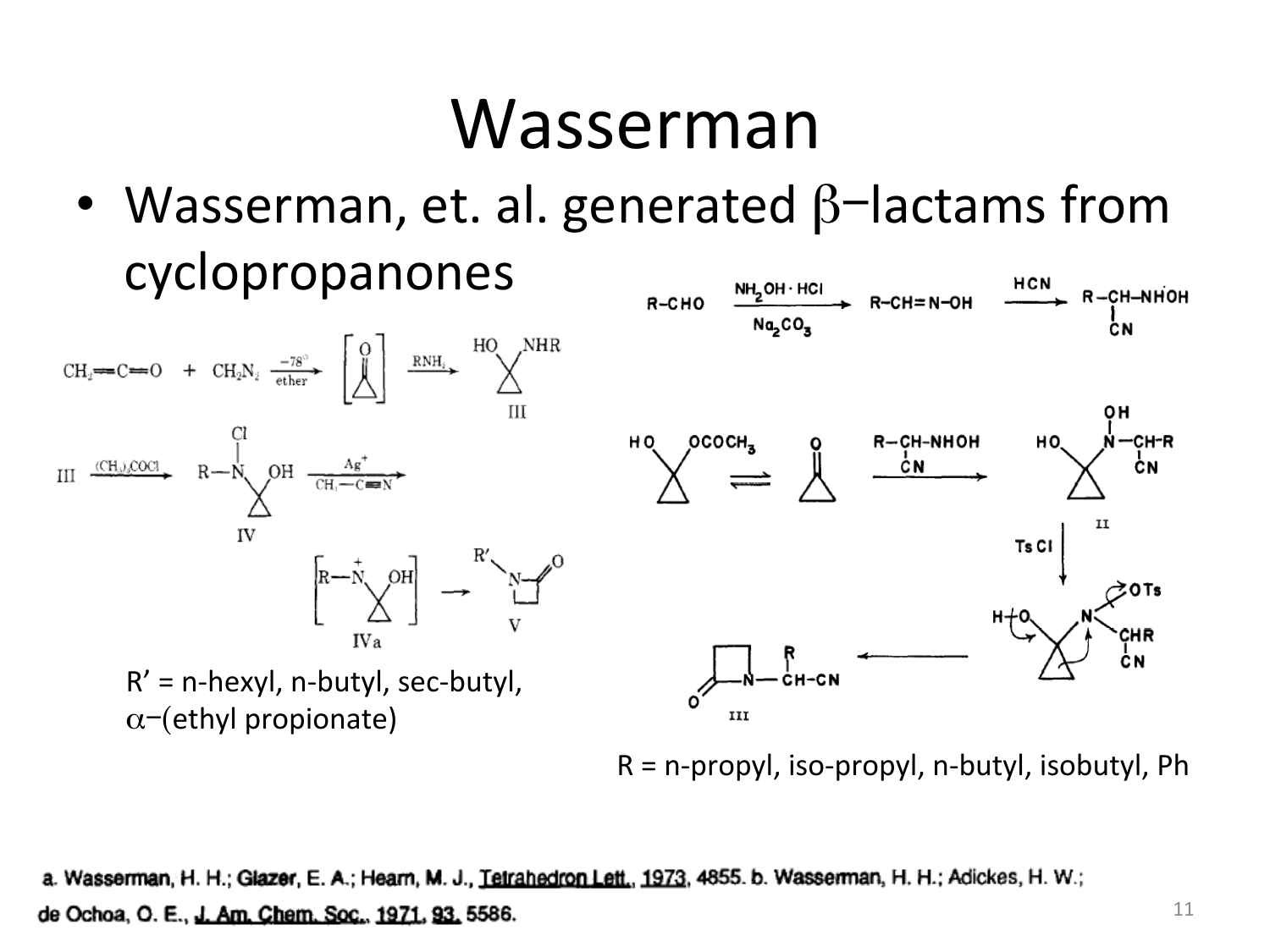# Hoffmann

• Hoffmann used N-nosylmethylamines to generate N-methyl lactones with ring sizes from 5 to 8 in high yields  $(n=1$  to  $n=4)$ .



• R is only variable when  $n=1$  (R = allyl, propargyl, butyl, benzyl)

R.V. Hoffmann, et. al. Tet. Lett. 1989, 30, 4207.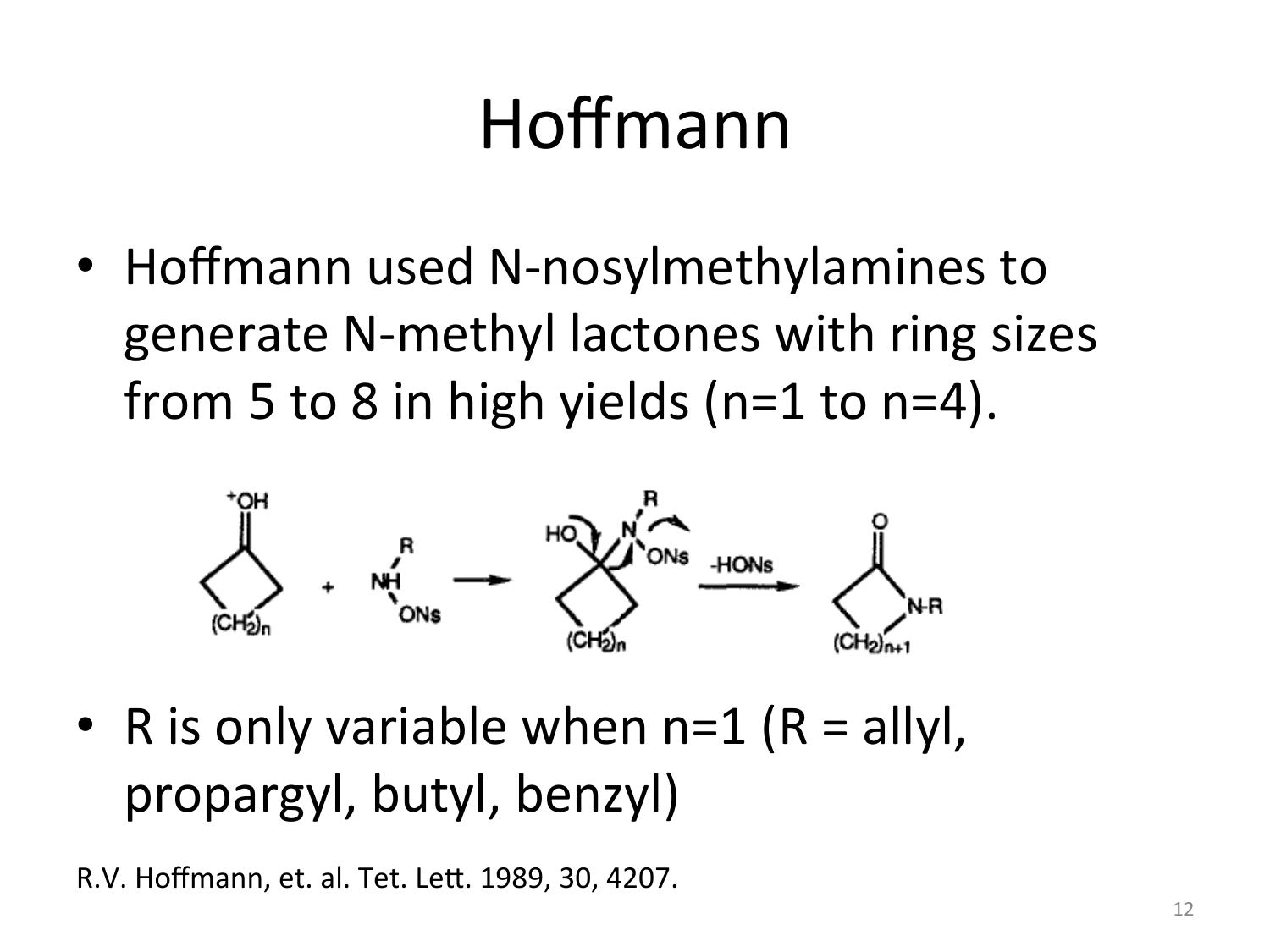# Schultz\*

- Azidoenone chemistry
	- $-$  Both ring expansion and contraction possible
		- Outcome is substratedependent\*
		- Ring contraction via acyl migration
	- $-$  Authors propose a [3+2] cycloaddition pathway
		- Control experiments rule out possibility of direct intramolecular Schmidt reaction
			- $-$  1c simply decomposed to the corresponding aldehyde in concentrated  $H_2SO_4$  (RSCH<sub>2</sub>CHO)

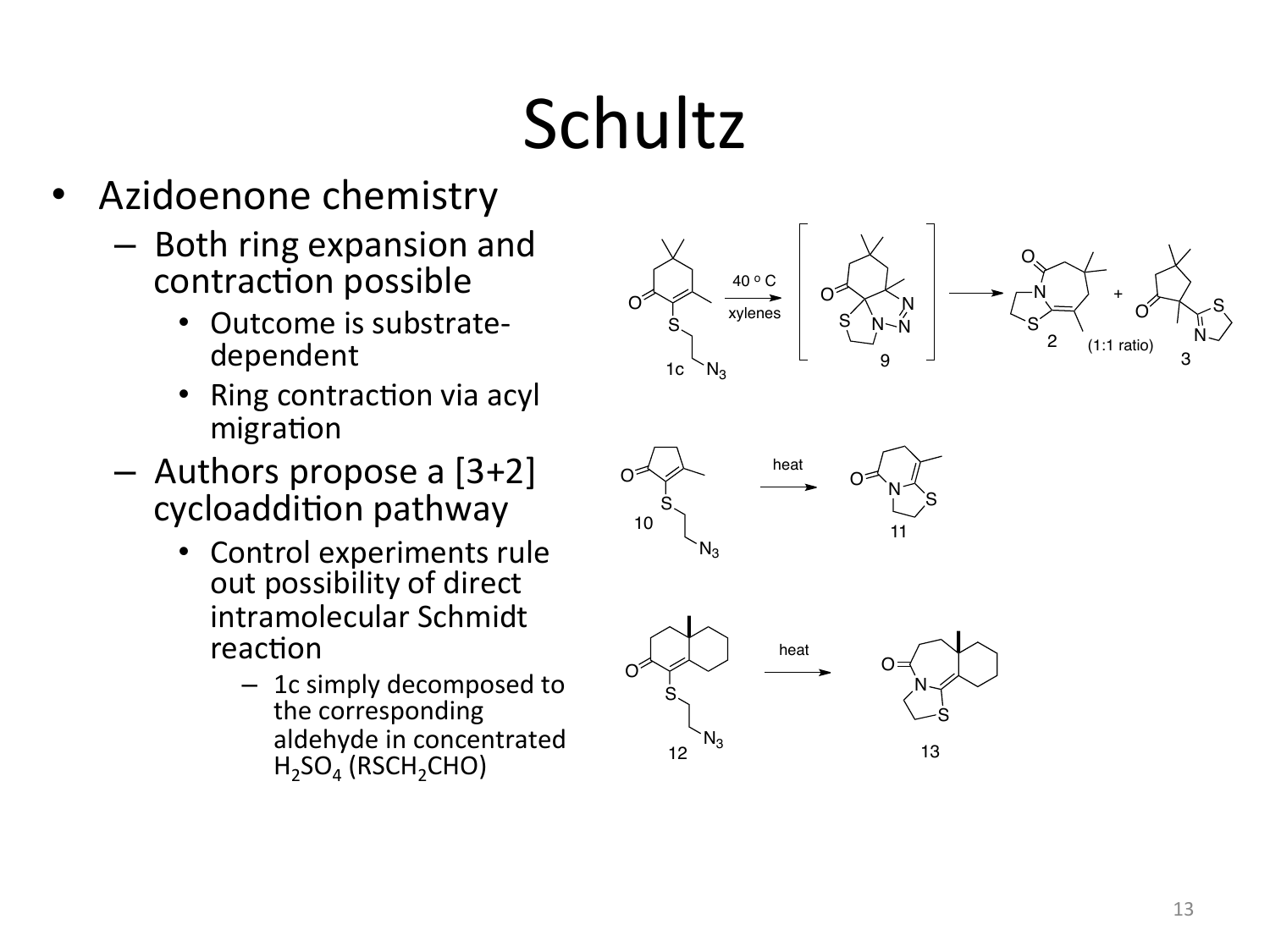# Schultz (cont.)

- (Azidoalkyl)-1,4benzoquinones
	- Authors propose that dinitrogen loss occurs in the same step as ring expansion or contraction.
		- $\bullet$  6 is not an intermediate in the transformation of 5 to 8 or 5 to 7a/7b

(6) (a) Schultz, A. G.; Ravichandran, R. J. Org. Chem. 1980, 45, 5008-5009. (b) Schultz, A. G.; McMahon, W. G. J. Org. Chem. 1984, 49,  $1676 - 1678.$ 

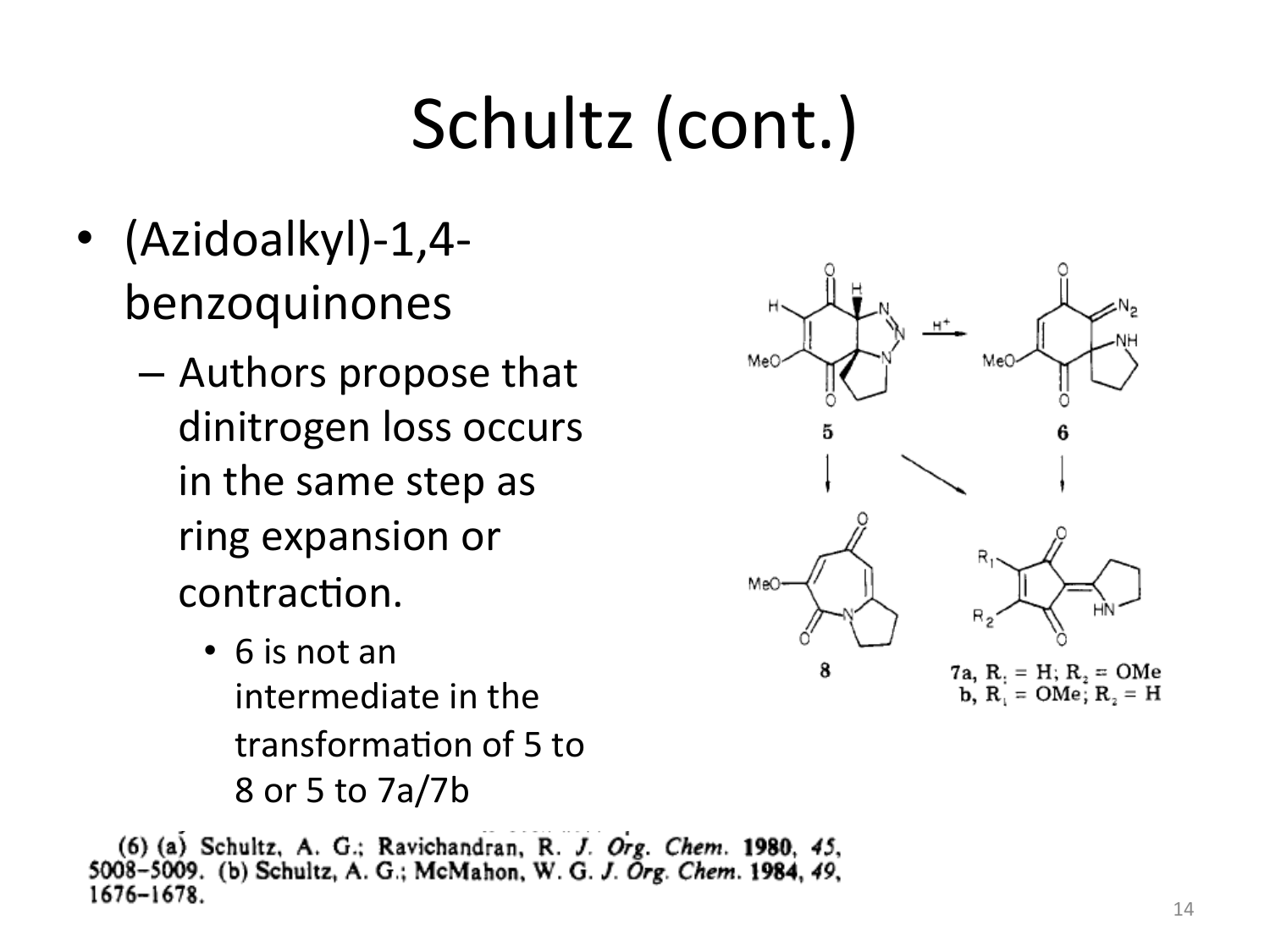## Intramolecular Schmidt Reaction with **Cyclic Ketones**

- Tethered azide will necessarily have smaller entropy change upon azidohydrin formation.
- Aubé establishes  $\bullet$ reaction conditions and importance of tether length  $(m=1)$ .
- Variety of ring sizes lead to high yields (n=0 to n=8) for cyclic ketones.



| entry | compd <sup>a</sup> | n | m | R1                 | $R_2$ | conditions <sup>b</sup>         | yield<br>$(\%)^c$ |
|-------|--------------------|---|---|--------------------|-------|---------------------------------|-------------------|
|       |                    |   |   |                    |       |                                 |                   |
| 1     | a                  | 0 | ı | Me                 | н     | TFA, 0.25 h                     | 66                |
| 2     | þ                  | 1 | 1 | н                  | Н     | TFA, 0.75 h                     | 83                |
| 3     | b                  |   |   |                    |       | TiCl <sub>4</sub> , 16 h        | 64                |
| 4     | c                  | 1 | 1 | CO <sub>2</sub> Me | н     | TFA, 16 h                       | 66                |
| 5     | c                  |   |   |                    |       | TiCl <sub>4</sub> , 0.5 h       | 70                |
| 6     | d                  | 1 | 1 | н                  | Me    | TiCl <sub>4</sub> , 16 h        | 68                |
| 7     | e                  | 1 | 2 | н                  | Н     | TiCl <sub>4</sub> , 16 h        | 56                |
| 8     | f                  | 2 | 0 | Н                  | н     | TFA, 24 h                       | 0 <sup>d</sup>    |
| 9     | g                  | 2 | ı | н                  | н     | TFA, 3.5 h                      | 85                |
| 10    | h                  | 2 | ı | CO <sub>2</sub> Et | н     | TFA, 1 h                        | 93                |
| 11    | i                  | 2 | 1 | н                  | Me    | TFA, 0.25 h                     | 74                |
| 12    |                    | 2 | 2 | н                  | H     | TFA, 16 h                       | 0 <sup>d</sup>    |
| 13    |                    |   |   |                    |       | $BF_3$ ·OEt <sub>2</sub> , 16 h | 29                |
| 14    |                    |   |   |                    |       | TiCl <sub>4</sub> , 16 h        | 91                |
| 15    | k                  | 2 | 3 | н                  | н     | TiCl <sub>4</sub> , 16 h        | $0^d$             |
| 16    | ı                  | 3 | ı | н                  | н     | TFA, 3h                         | 80                |
| 17    | m                  | 3 | 2 | н                  | н     | TiCl <sub>4</sub> , 16 h        | $0^d$             |
| 18    | n                  | 4 | l | н                  | н     | TFA, 16 h                       | 96                |
| 19    | 0                  | 8 |   | н                  | н     | TFA, 2 h                        | 89                |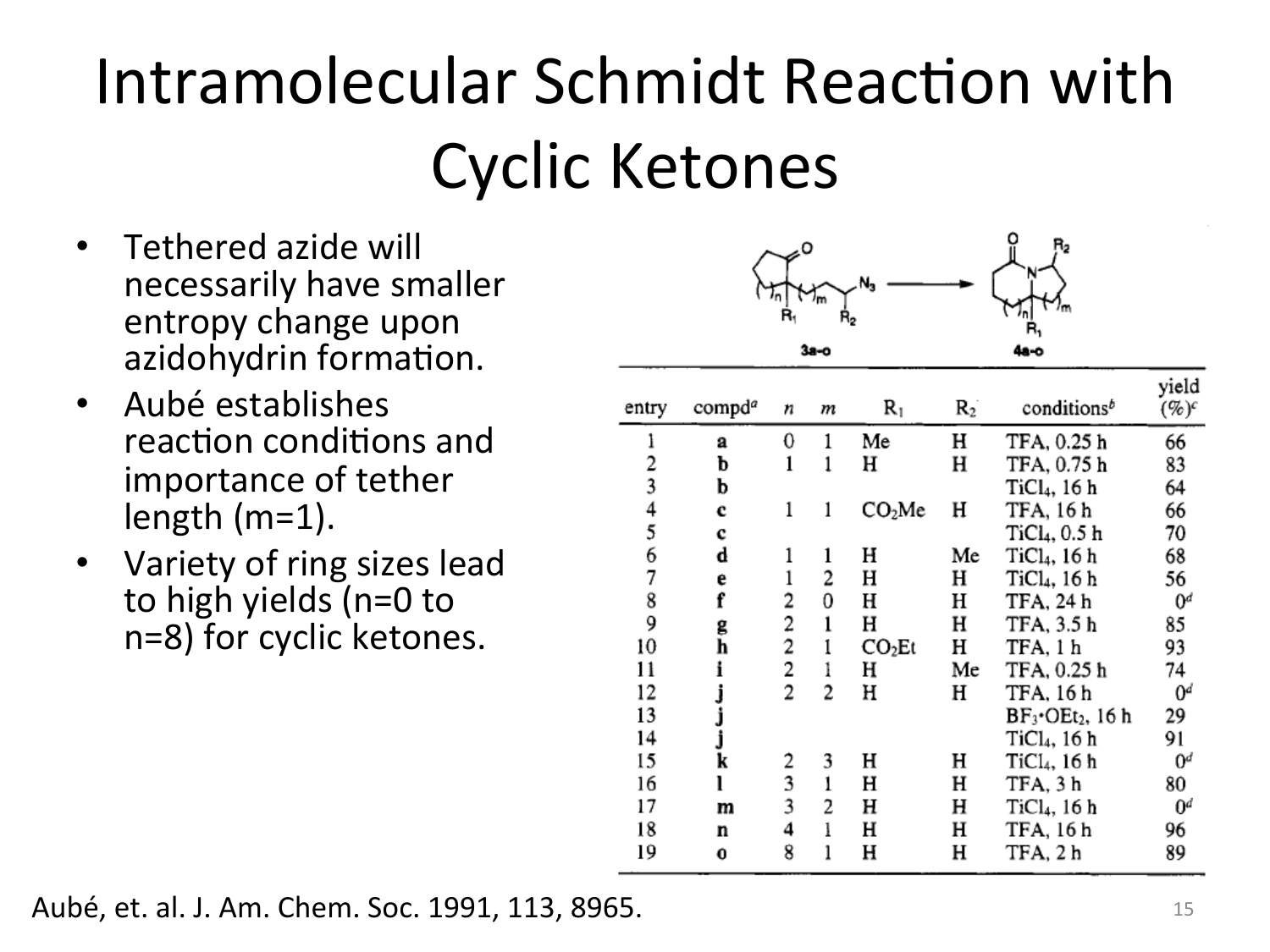#### Intramolecular Schmidt Reaction with Azido alkenes and azido alcohols

- Pearson built upon Aubé's work to generate bridged and fused bicyclic amines
	- $-$  Lewis acid (TfOH or TfOH/Tf<sub>2</sub>O) typically present in superstoichiometric amounts



Schmidt:  $X = N_2^+$ 

(12) (a) Pearson, W. H.; Schkeryantz, J. M. Tetrahedron Lett. 1992, 33, 5291-5294. (b) Pearson, W. H.; Walavalkar, R.; Schkeryantz, J. M.; Fang, W.-k.; Blickensdorf, J. D. J. Am. Chem. Soc. 1993, 115, 10183-10194. (c) Pearson, W. H.; Fang, W.-k.; Kampf, J. W. J. Org. Chem. 1994, 59,  $2682 - 2684.$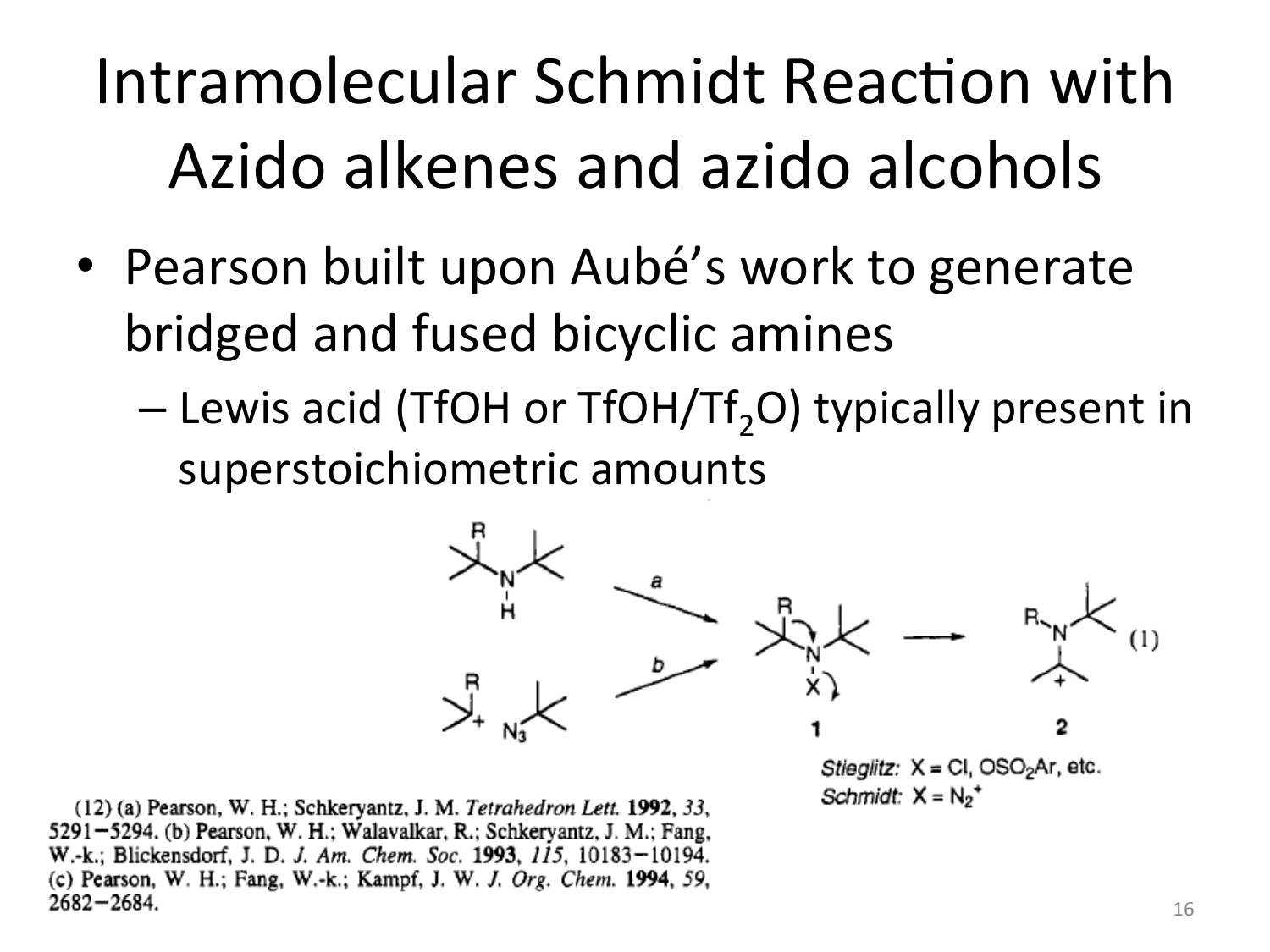#### Pearson (cont.)

Ar

13



ΔN

31

E

Ar





d.r. and  $\bullet$ regioselectivity generally low



17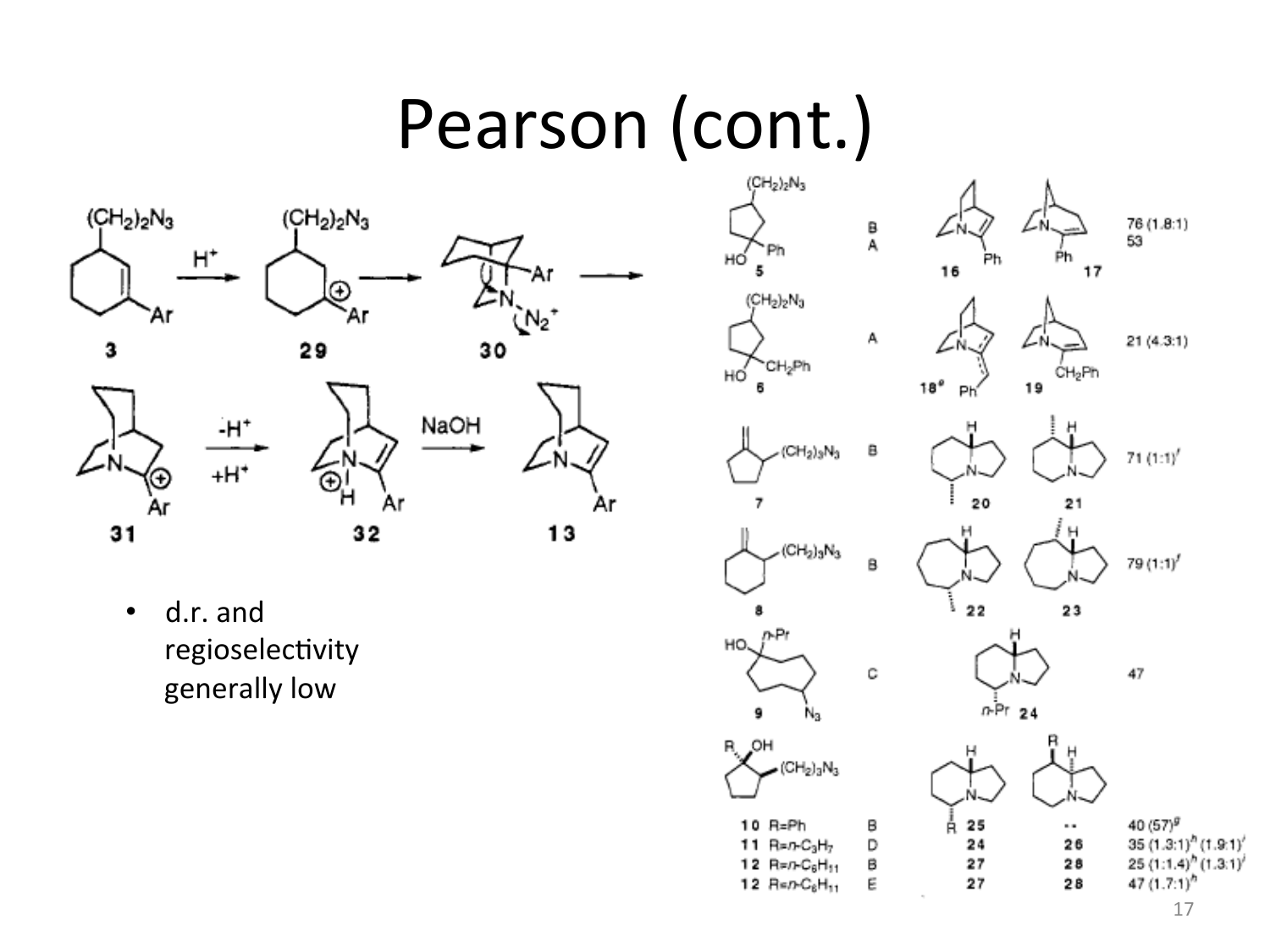#### **Cyclic Ketone: Migrational Possibilities**



Azidoalkyl group in the position  $\alpha$  to the carbonyl leads to two  $\bullet$ possible migrations

Aubé, et. al. J. Am. Chem. Soc. 1995, 117, 10449.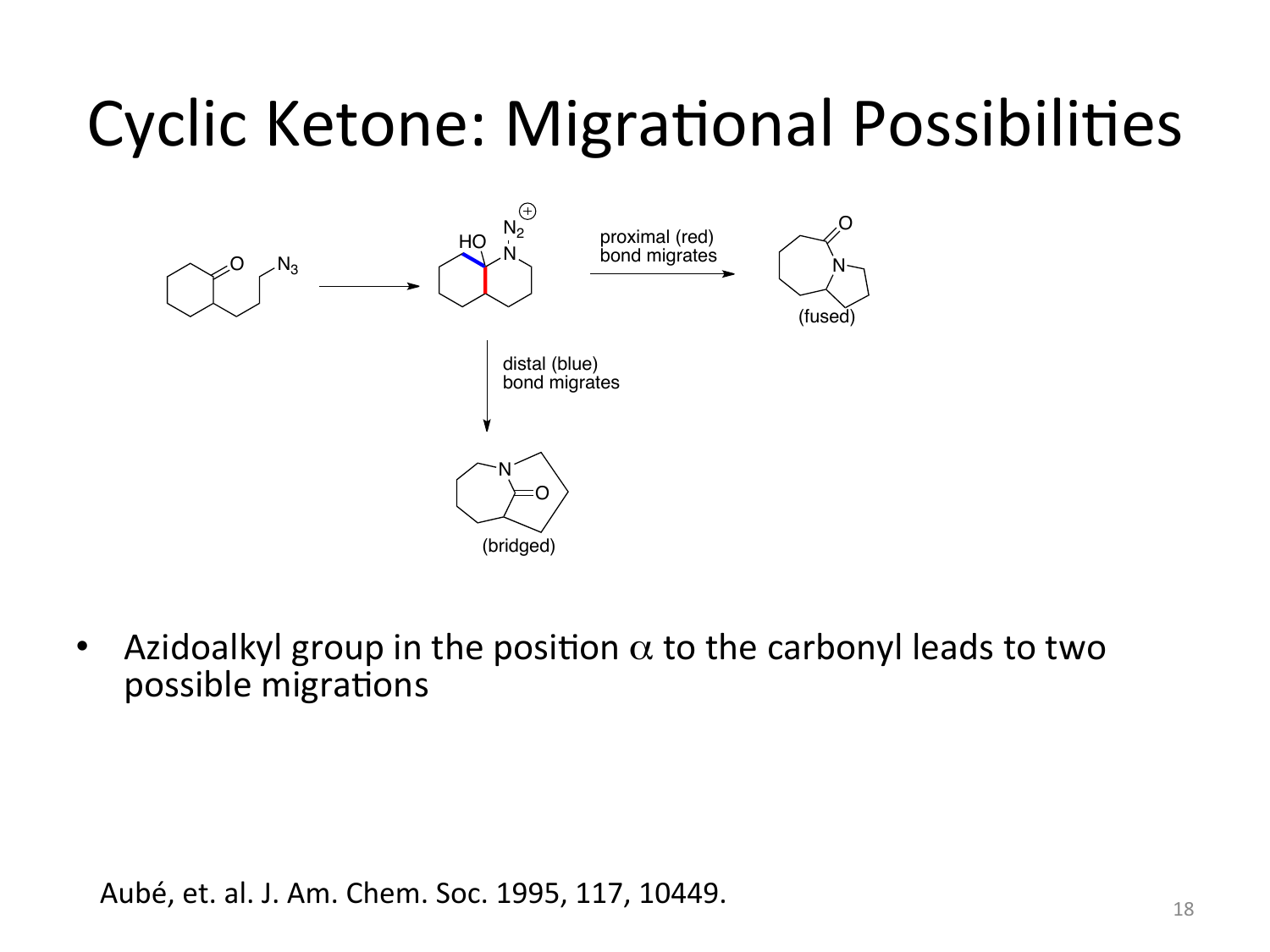# $\beta$  (azidoalkyl) ketones

- Only bridged lactams possible
	- Intermediate is automatically bridged
		- Selectivity: which bridged lactam is formed
	- Familiar quinuclidone prepared by Stoltz



Aubé, et. al. J. Org. Chem. 2010, 75, 1235. Tani, K.; Stoltz, B.M. Nature 2006, 441, 731.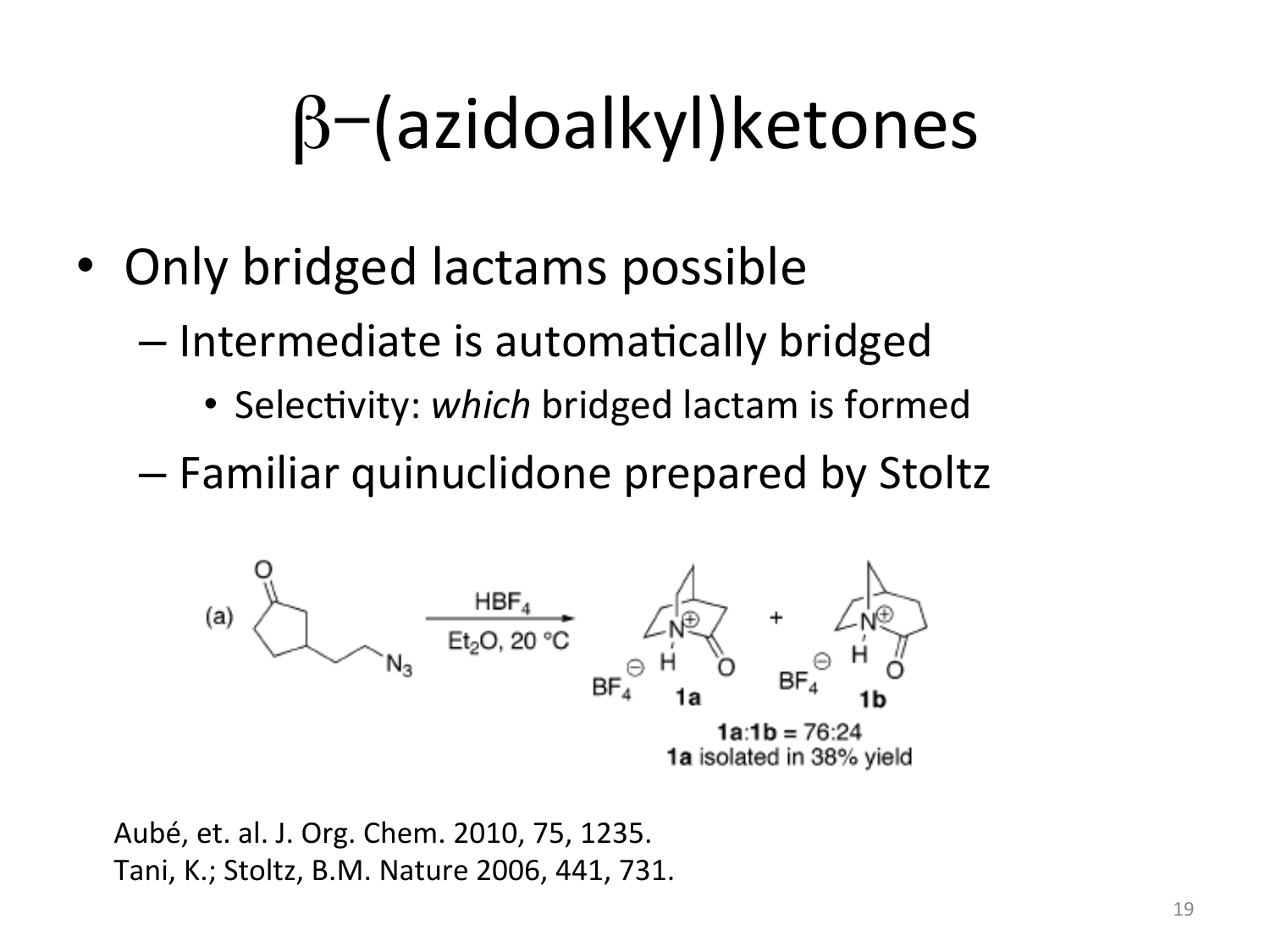# Migrational result on Constitution

- Fused product can form from either axial or equatorial  $\bullet$ azidoalkyl group
- Bridged can only form from axial orientation.  $\bullet$



Aubé, et. al. J. Am. Chem. Soc. 1995, 117, 10449.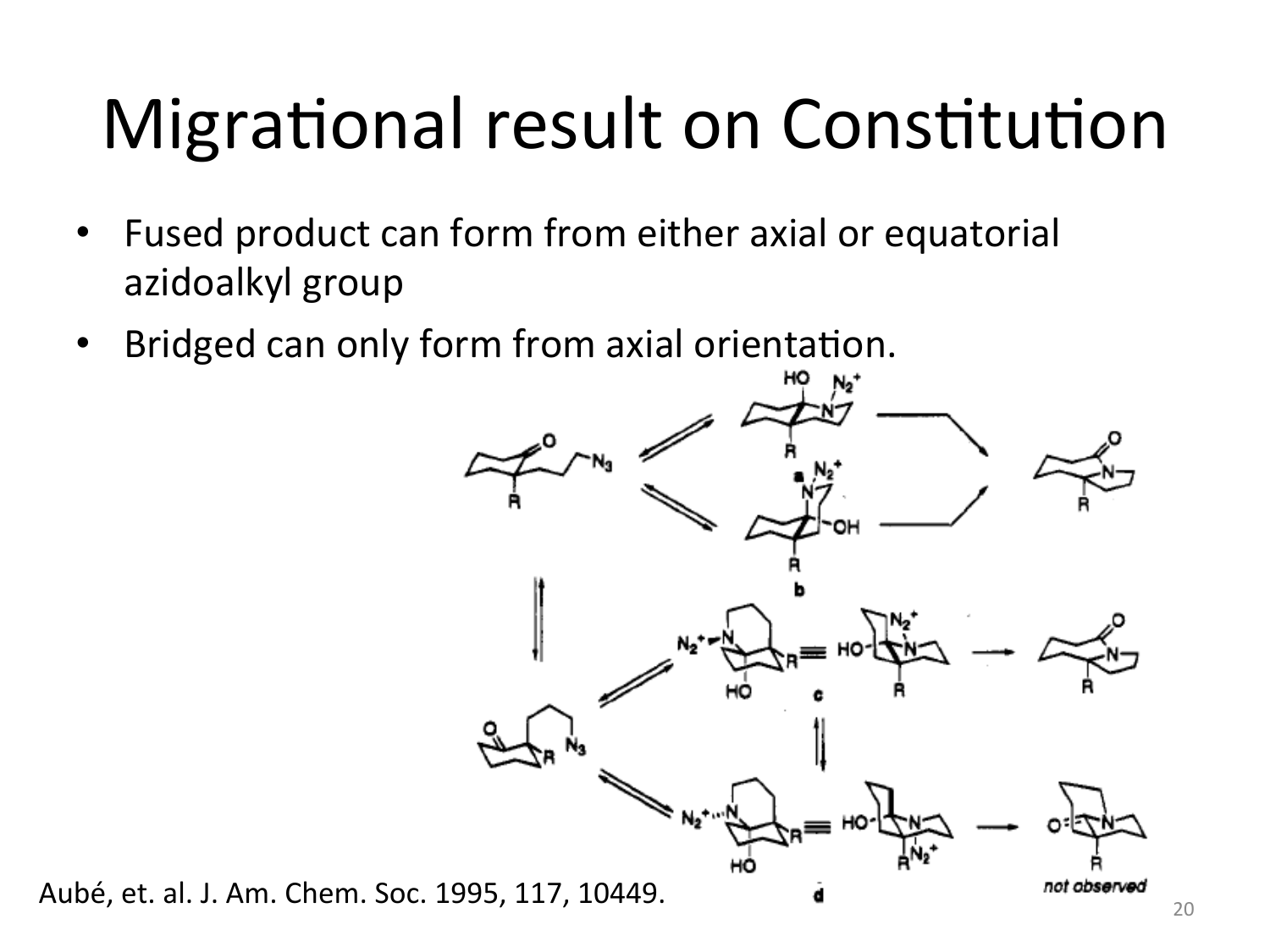## Unexpected Bridged Products

- Unexpected bridged lactam (stenine synthesis).\*
- Key insight: consequence of axial/equatorial\* leaving group



Aubé, et. al. Angew. Chem. Int. Ed. 2002, 41, 4316. Aubé, et. al. J. Org. Chem. 2010, 75, 1235.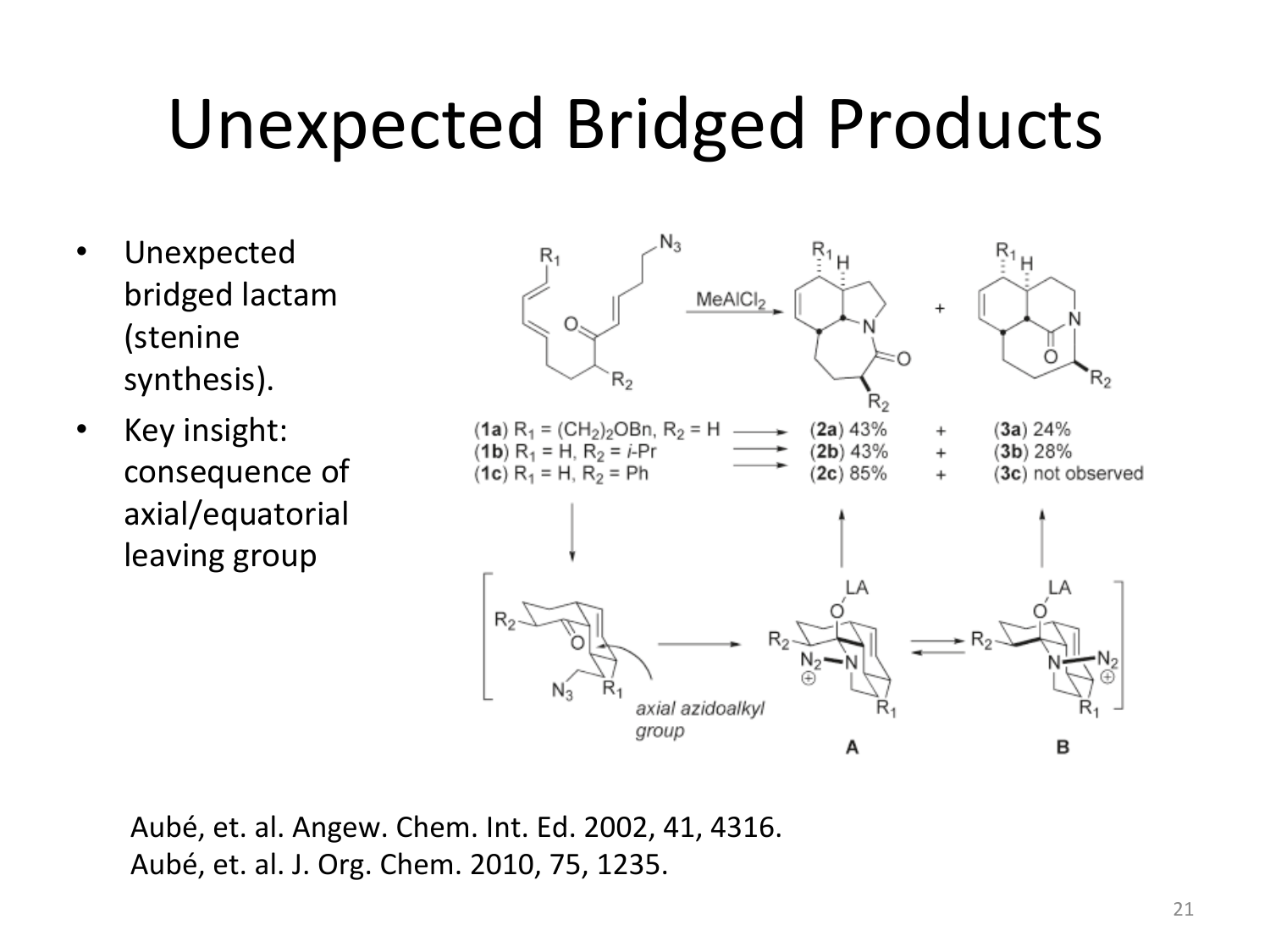#### Extensions

- Aubé puts i-Pr at  $R^2$  to disfavor conformer A - Selectivity unchanged
- Ph tested at  $R^2$  on the basis of A values
	- Dramatic increase in fused: bridged ratio
	- Cation-pi interaction invoked



Aubé, et. al. J. Org. Chem. 2010, 75, 1235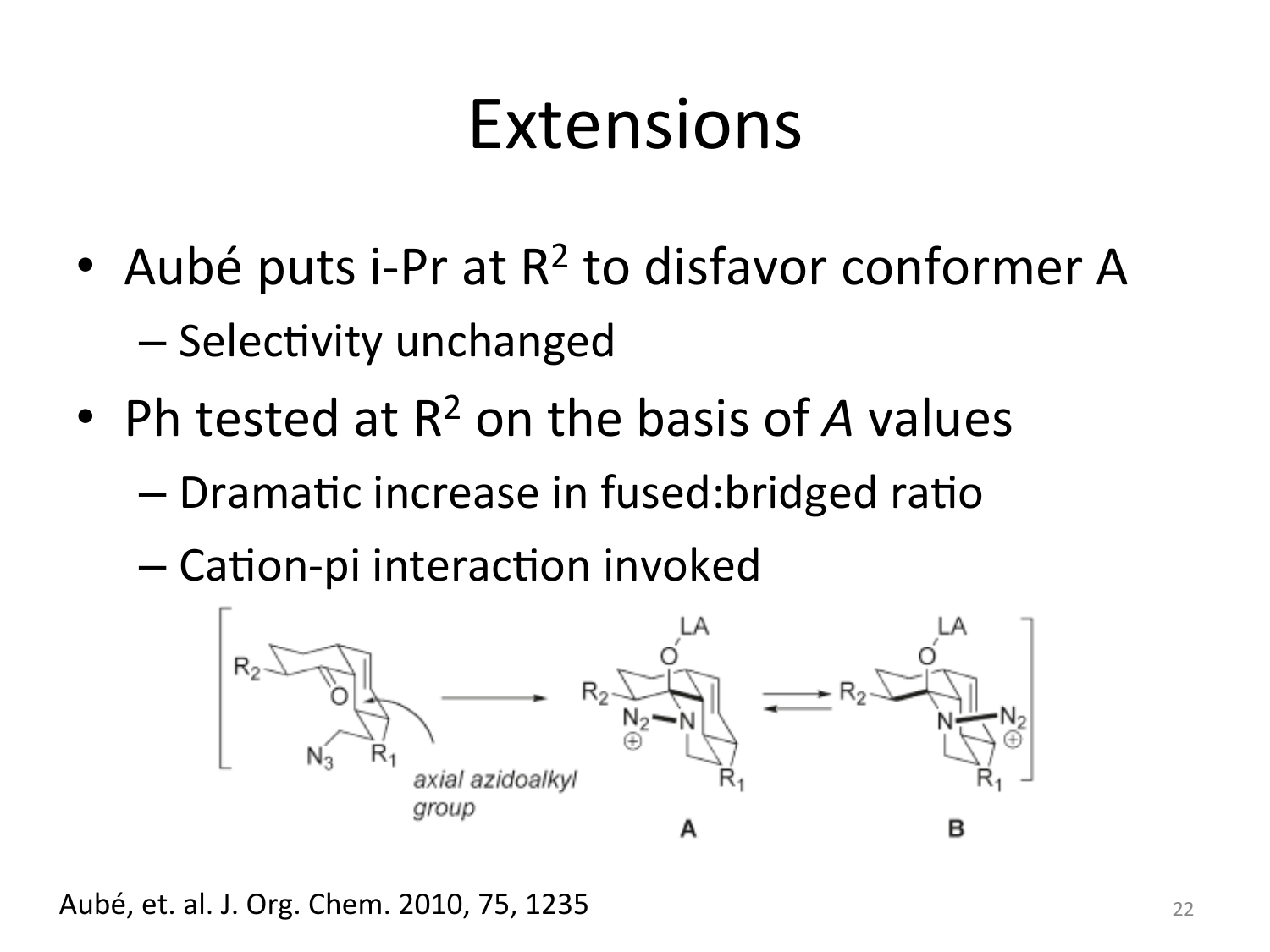## Development of a Model System

- **Goal: Dissect what factors** govern bridged selectivity
- Cyclohexanones as model substrates
	- Aryl group alone is insufficient  $(entry 1)$
	- 4-tert-butylcyclohexanones used to favor axial azidoalkyl conformation
- Conclusion:
	- Both the axial azidoalkyl tether and a 1,3 diaxial interaction between the leaving group and an aryl group are required.
	- Azido alkyl must also be in the 2position

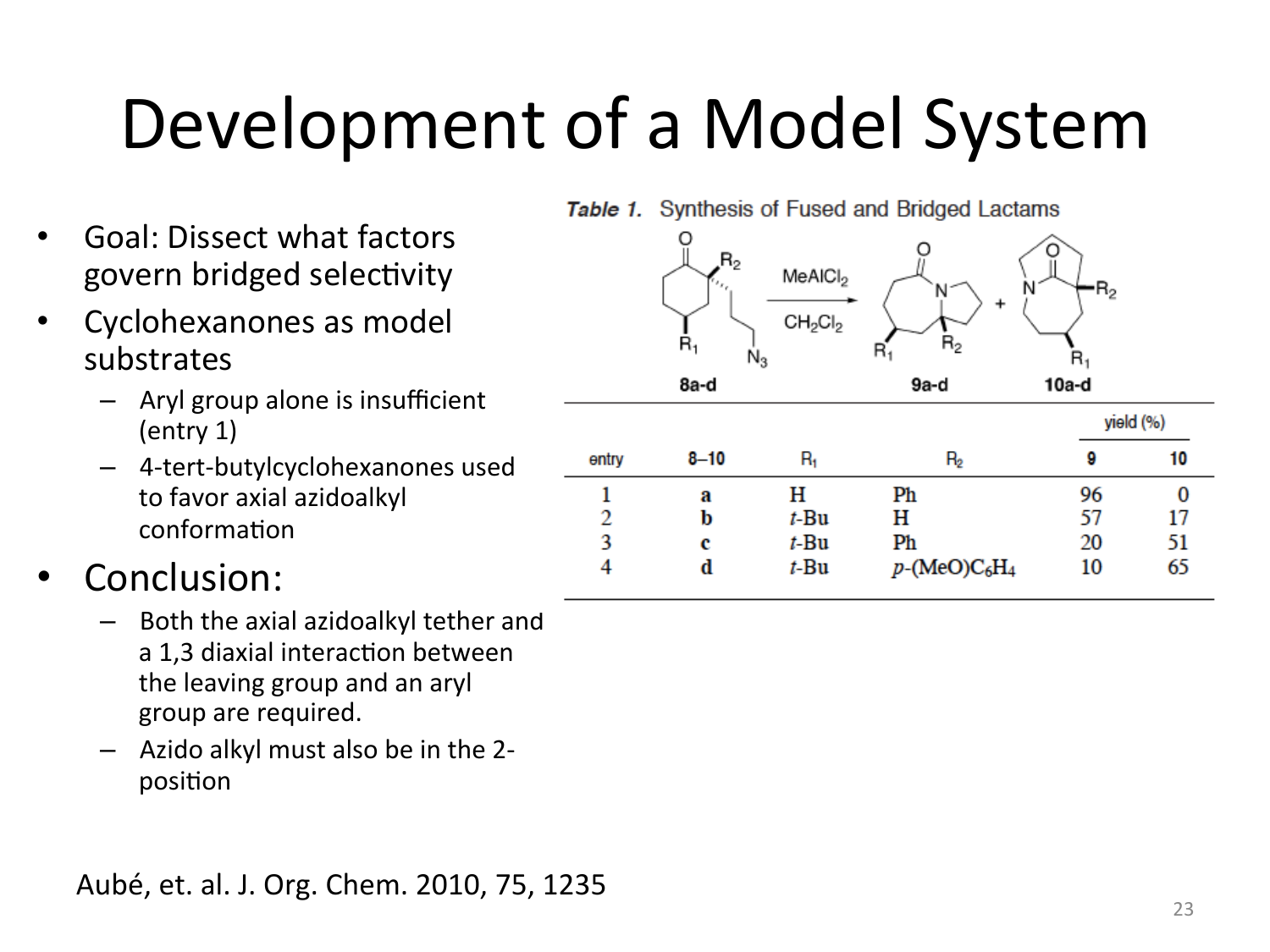#### Conformational Rationale of cation-pi Interaction



Aubé, et. al. J. Org. Chem. 2010, 75, 1235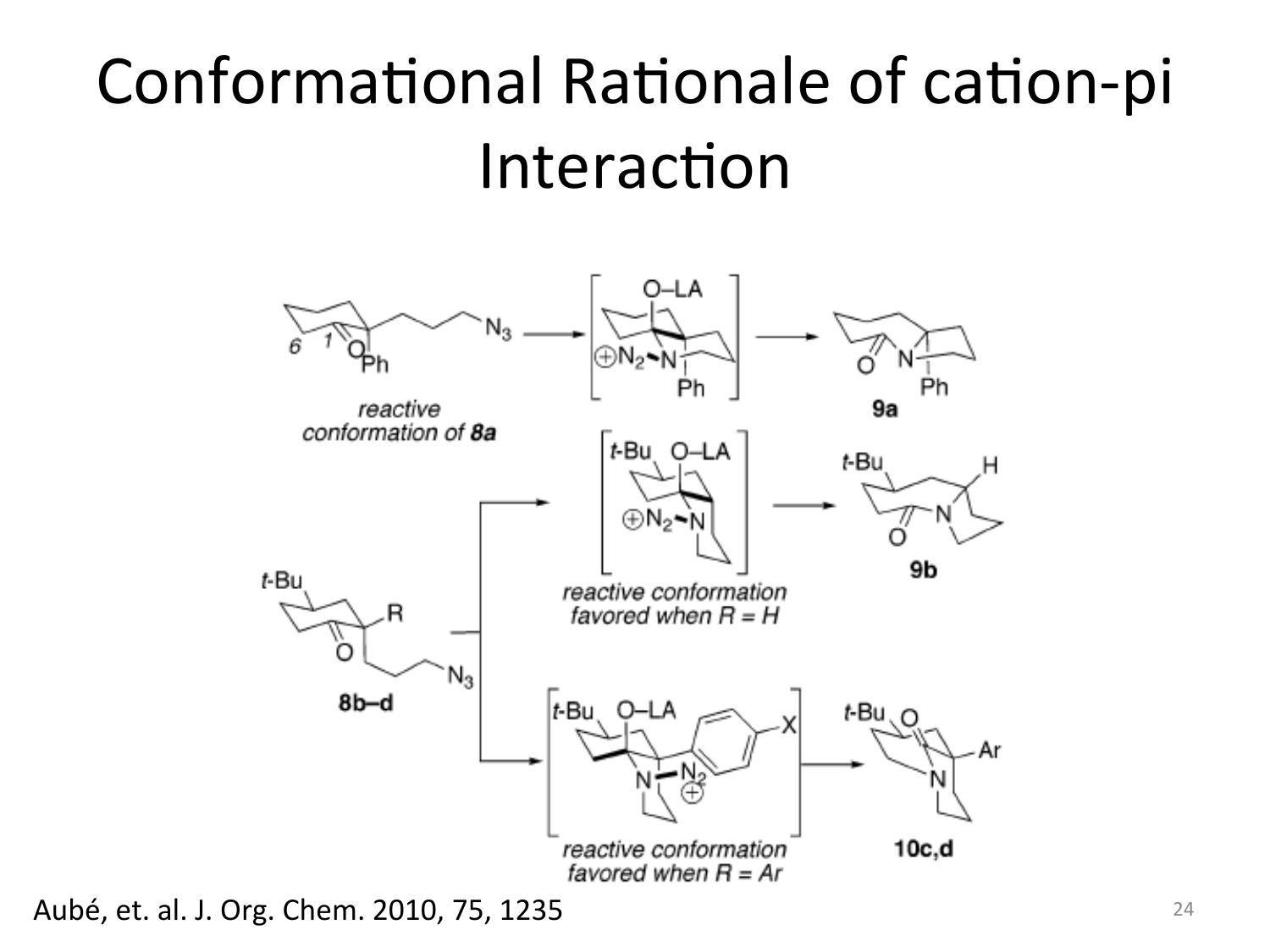## **Other Cation-stabilizing groups**

- Thioalkyl (SR) group stabilizes  $\bullet$ cations in a through-space interaction with cationic leaving group
- Sulfone apparently allows for  $\bullet$ cation-pi interaction
- Tether length important  $\bullet$

Table 2. Effect of Substituents and Ring Sizes on Synthesis of **Bridged and Fused Lactams** 



|       |       |                    |   |                  |    | yield $(\%)$    |    |  |
|-------|-------|--------------------|---|------------------|----|-----------------|----|--|
| entry | azide | XR                 | n | $\boldsymbol{m}$ | 2  | 3               |    |  |
| 1     | 1a    | SMe                | 1 | 1                | 65 | 15              |    |  |
| 2     | 1g    | SPh                | 1 | 1                | 35 | 32              |    |  |
| 3     | 1h    | OMe                | 1 | 1                | 23 | $52^a$          |    |  |
| 4     | 11    | SO <sub>2</sub> Me | 1 | 1                | 48 | 13 <sup>a</sup> |    |  |
| 5     | 1j    | SMe                | 0 | 1                |    | 43              |    |  |
| 6     | 1k    | SMe                | 2 | 1                | 62 | 11 <sup>a</sup> | 20 |  |
| 7     | 11    | SMe                | 3 | 1                |    |                 | 30 |  |
| 8     | 1m    | SMe                | 1 | 2                |    |                 | 53 |  |

 $a$  Combined yield of elimination products;<sup>11</sup> see Supporting Information for full details.



Aubé, et. al. Org. Lett, 2009, 11, 4386.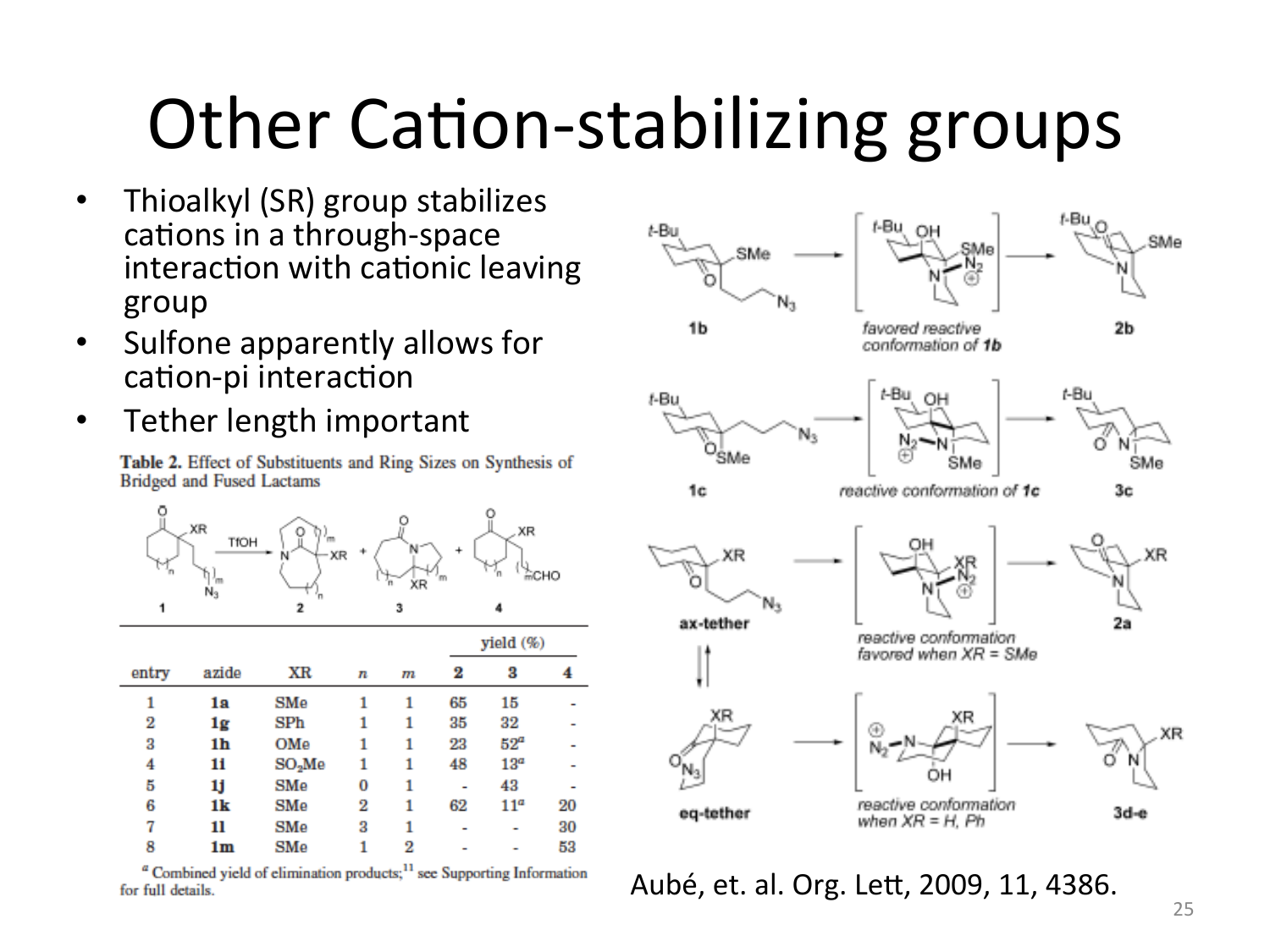#### **Stereochemistry of the Migrating** Carbon

• Model substrate shows retention of stereochemistry



Aubé, et. al. J. Am. Chem. Soc. 1995, 117, 10449.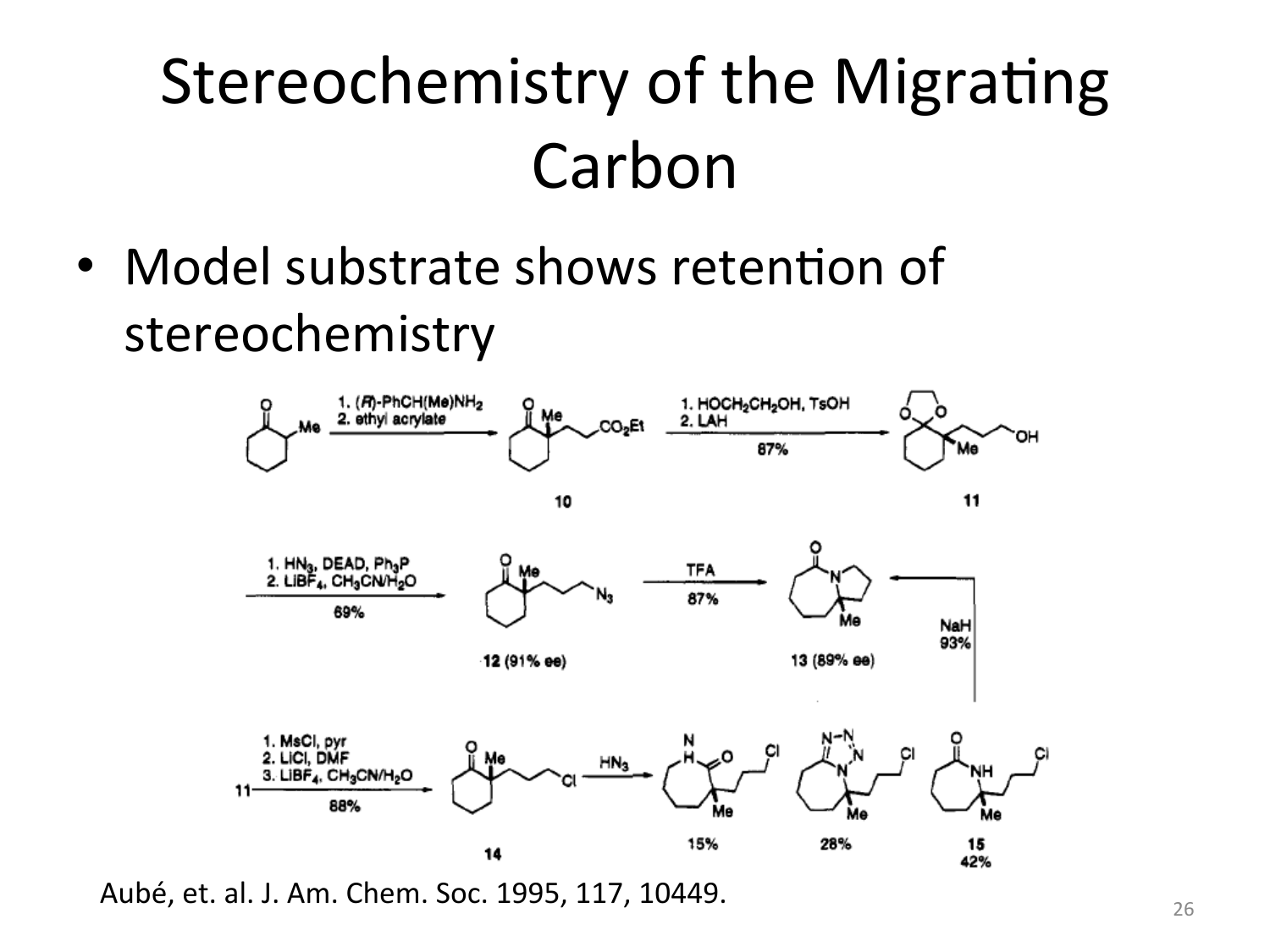## Stereochemistry

• No epimerization takes place under reaction conditions.



- Few asymmetric variants developed
	- One diastereoselective variant discovered in the total synthesis of  $(\pm)$ -demethoxy-1,2dihydrocomosidine

Aubé, et. al. J. Am. Chem. Soc. 1995, 117, 10449.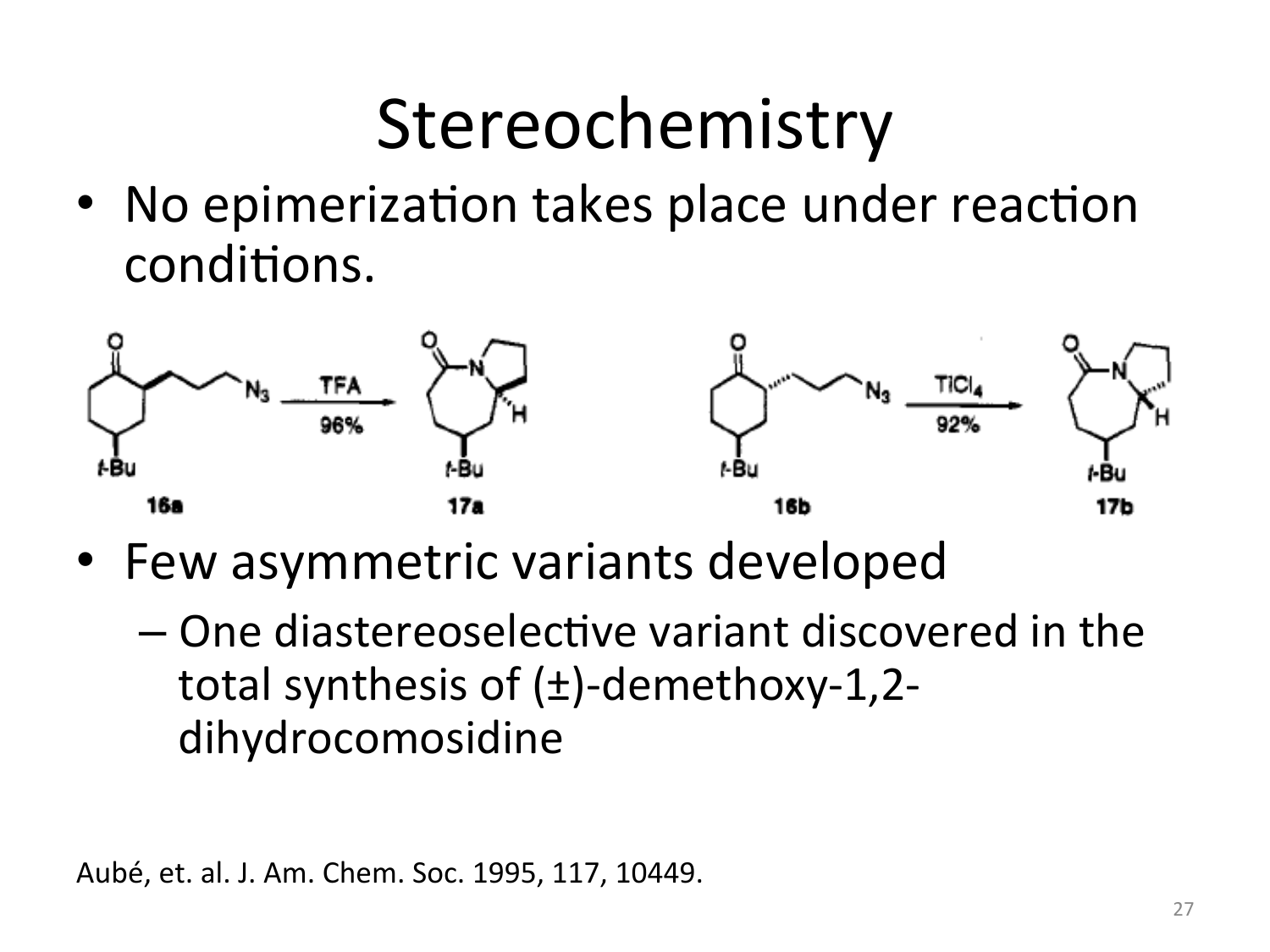## $(\pm)$ -demethoxy-1,2-dihydrocomosidine



- Jean d'Angelo, et. al. were looking for new routes to Homoerythrina  $\bullet$ Alkaloids
	- All stereocenters are set prior to the intramolecular Schmidt reaction via tandem alkylation/Michael addition of 2-tetralone to 7-iodo-tertbutylhept-2-eneoate

d'Angelo, et. al. J. Org. Chem. 1993, 58, 2933.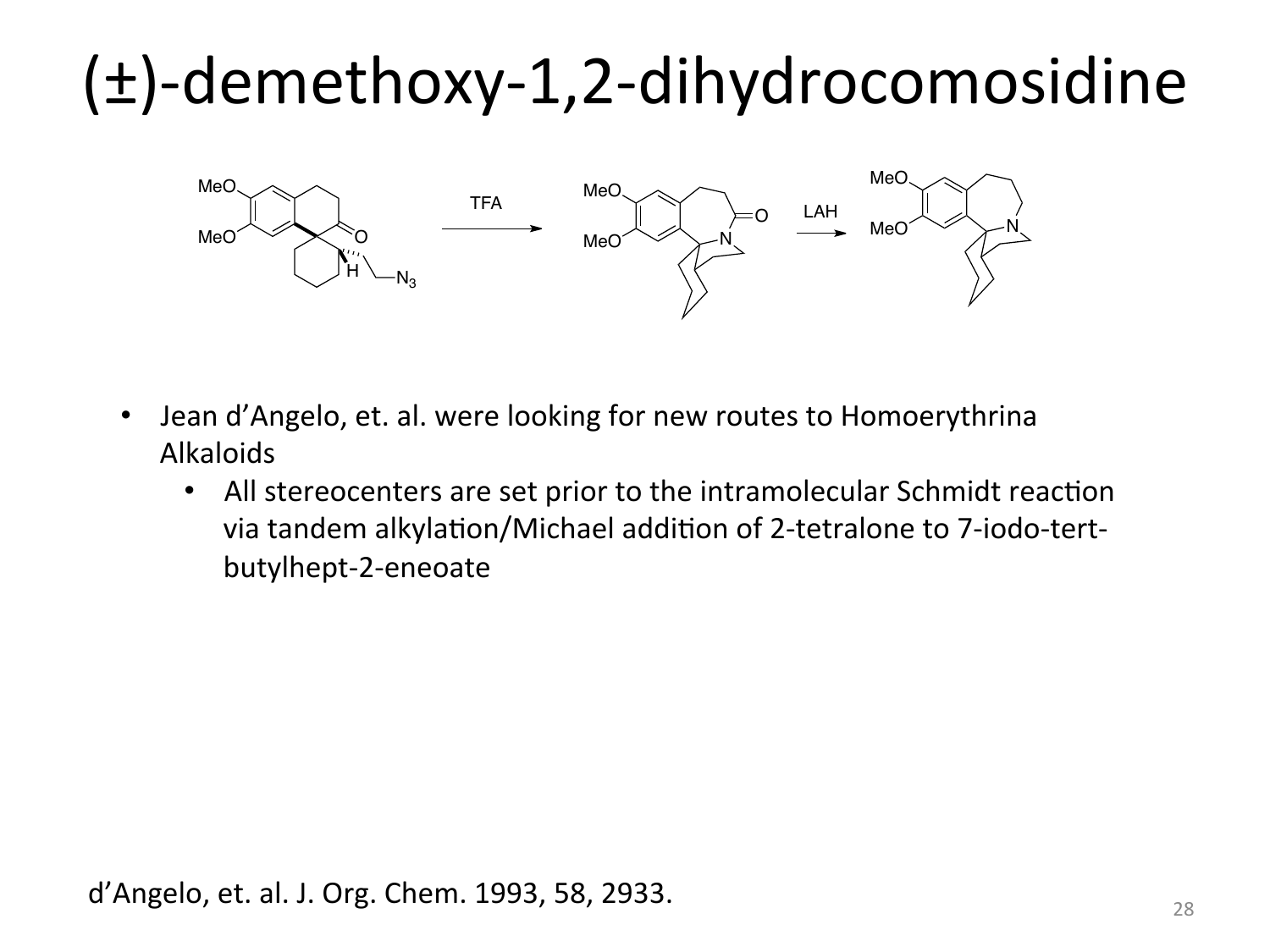# Optimization of the Reaction

- Choice of Lewis Acid is substrate-specific
	- $-$  Few general trends
	- $-$  Typically 1.0-4.0 eq.
		- TiCl<sub>a</sub>, TFA, TfOH (cyclic ketones, linear RCHO)
		- MeAlCl<sub>2</sub> (tandem Diels-Alder/Schmidt)
		- BF<sub>3</sub> (orthoamides): bridged selectivity
- Use of orthoamides
	- $-$  Moderate to high yields of exclusively bridged lactams\*

Aubé, et. al. J. Am. Chem. Soc. 1995, 117, 10449.

Aubé, et. al. J. Org. Chem. 2010, 75, 1235.

Aubé, et. al. J. Am. Chem. Soc. 2010, 132, 2530.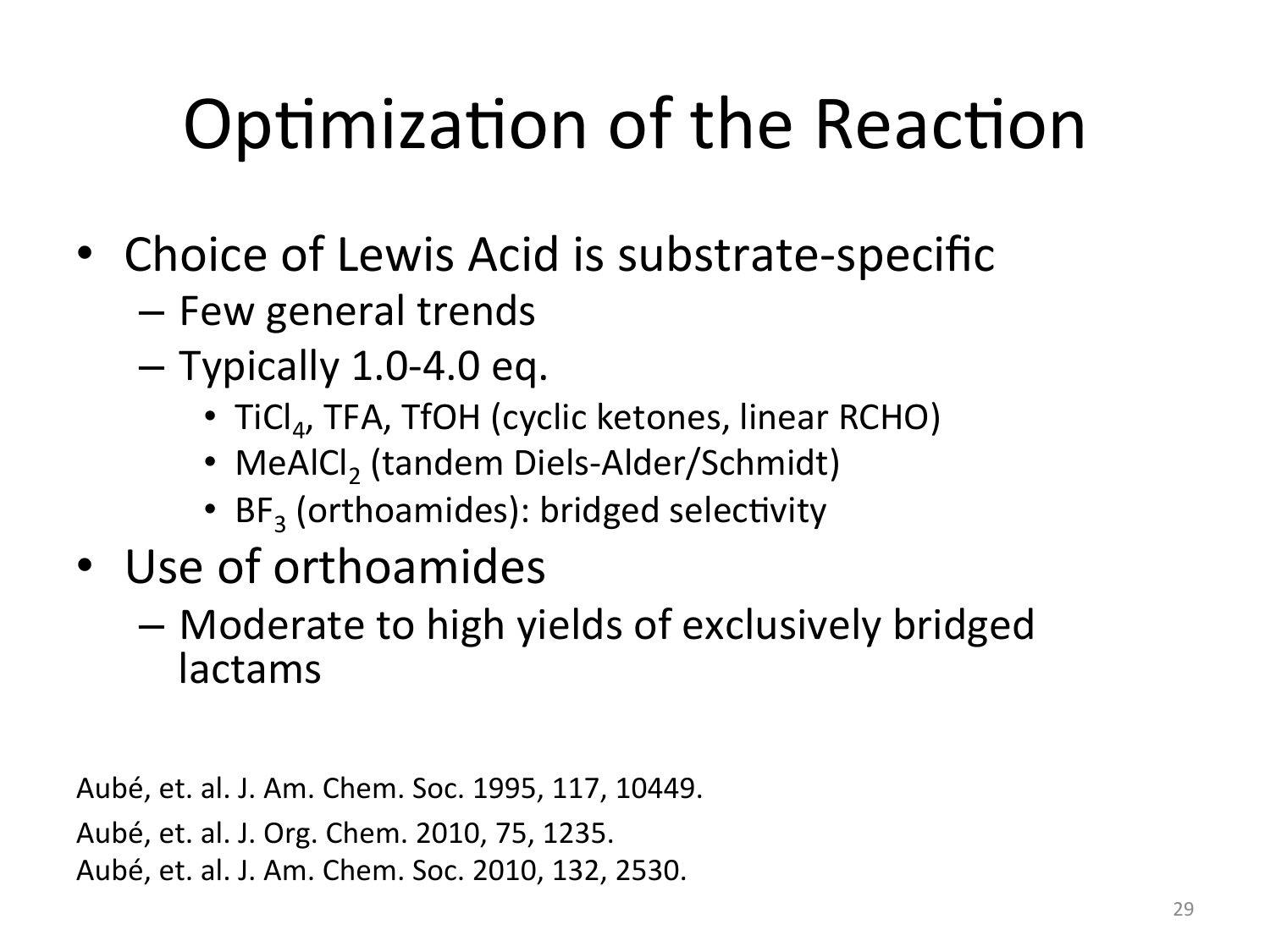#### Role of Lewis Acid: Thiomethyl, methoxy



0- - ML<sub>n</sub>

favored when XR = SMe, OMe, and M = Ti or Al



favored when  $XR = SMe, OMe,$ and M = Ti or Al

Aubé, et. al. Org. Lett, 2009, 11, 4386.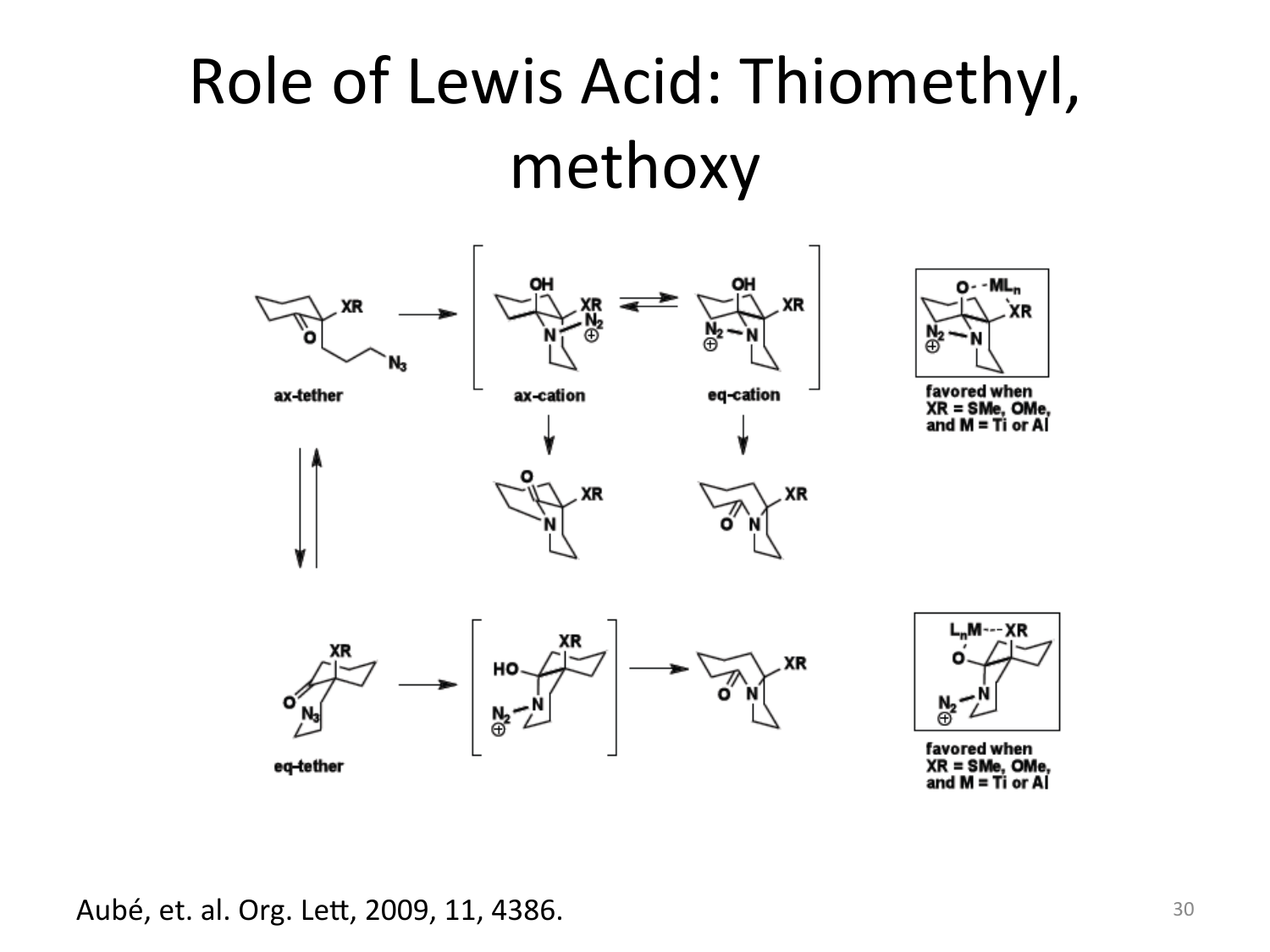## **Reaction Scope**

- Aldehydes  $\bullet$ 
	- Variable tether lengths ( $n=0$  to  $n=3$ )
	- $R<sup>1</sup>$ : allyl, benzyl
	- $R^2$ : H







Aubé, et. al. Tetrahedron 2007, 63, 9007.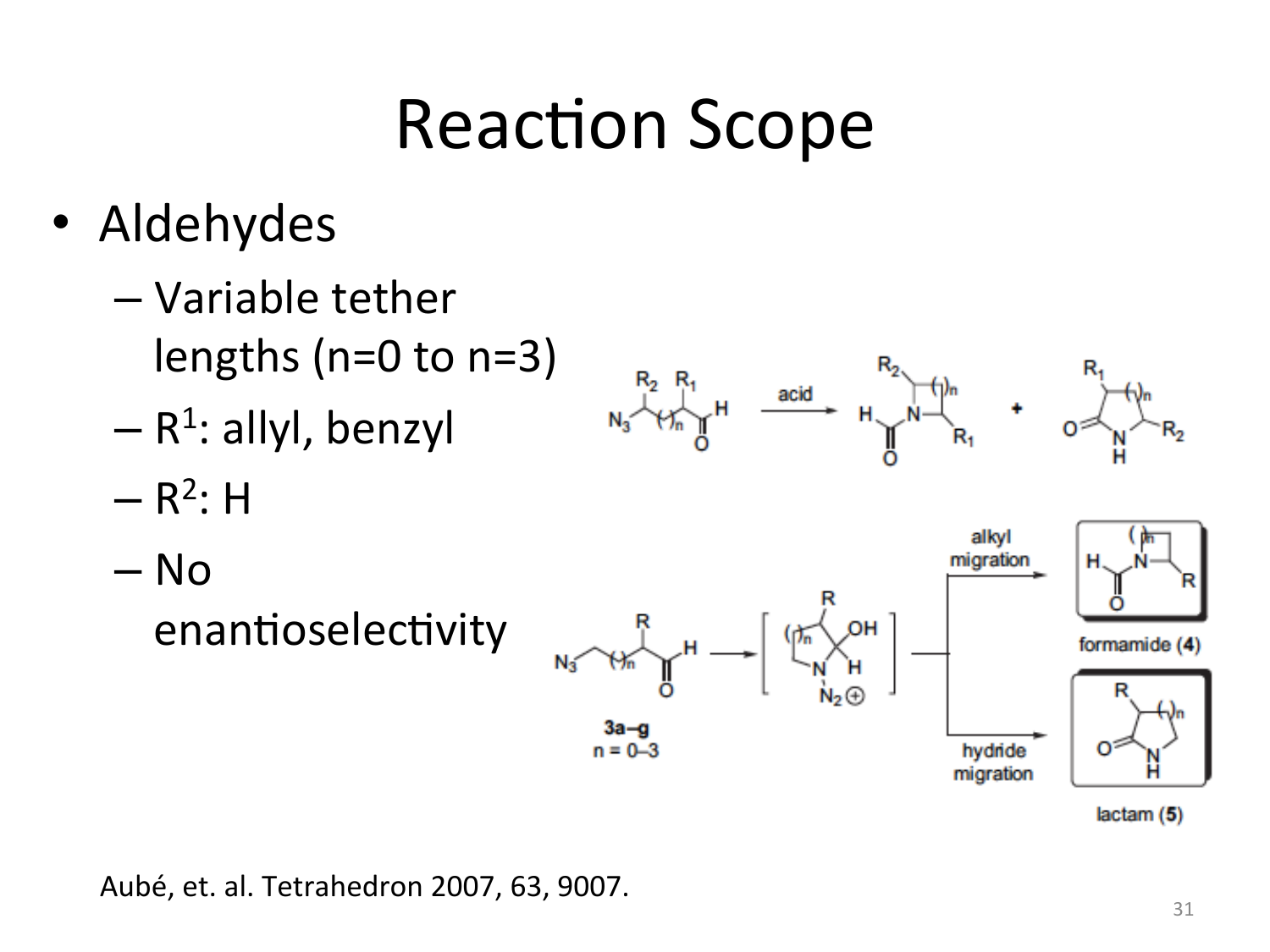# Scope (cont.)

#### **Acyclic Ketones**

- N-acylazetidines generated from acyclic keto azides (yields 0-81 %), m=2
- Yields of lactams generally low  $(0-29%)$

#### **Cyclic Ketones**

- Facile access to indolizidine and pyrrolizidine scaffolds
- Limitation of tether length (4carbon separation)
- Incompatibities
	- 2-(azidoalkyl)-1,3-diones
	- 2-(azidoalkyl)-cyclohex-2-en-1ones
- Thiomethyl is versatile synthetic handle.

Aubé, et. al. Org. Lett, 2009, 11, 4386. Aubé, et. al. J. Am. Chem. Soc. 1995, 117, 10449.



5



 $\overline{7}$ 

8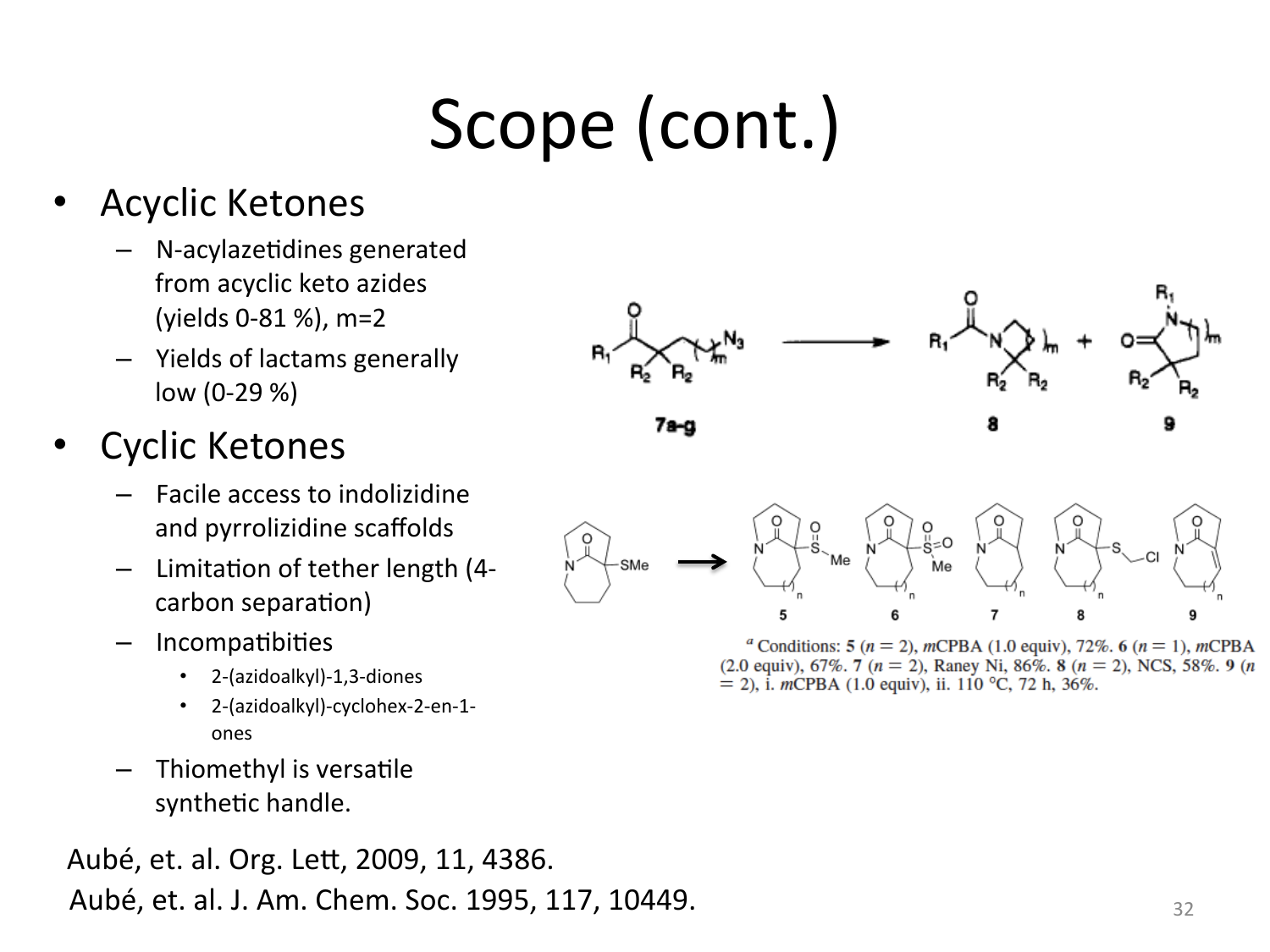## **Applications to Natural Products**

- $(+)$ -Sparteine  $\bullet$ 
	- First asymmetric total synthesis



**Group Problem:**  $\bullet$ 

> Draw the bridged and fused lactam products of the following Schmidt reaction, including the key tetrahedral intermediate.



Aubé, et. al. Org. Lett. 2002, 4, 2577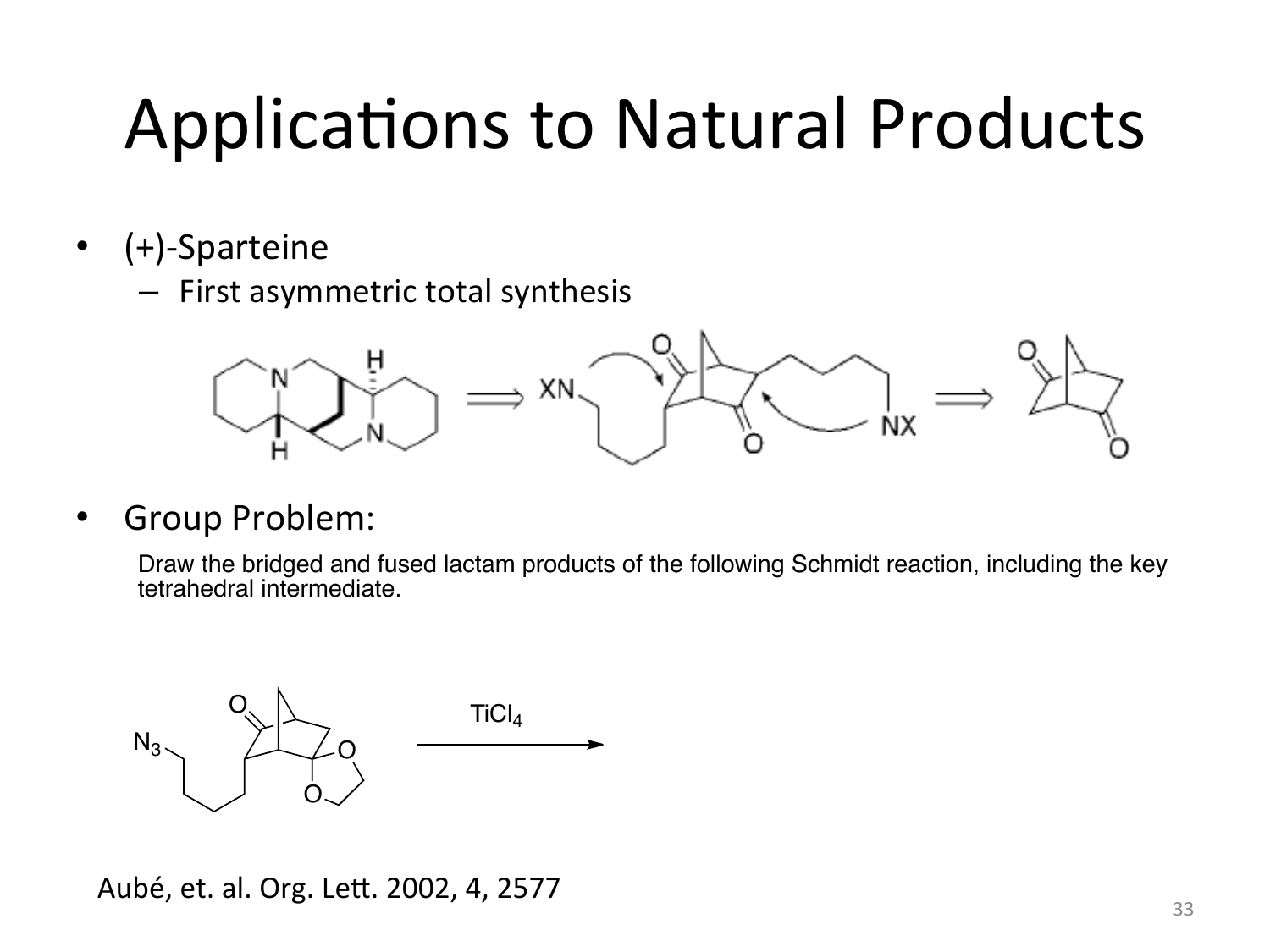#### Solution

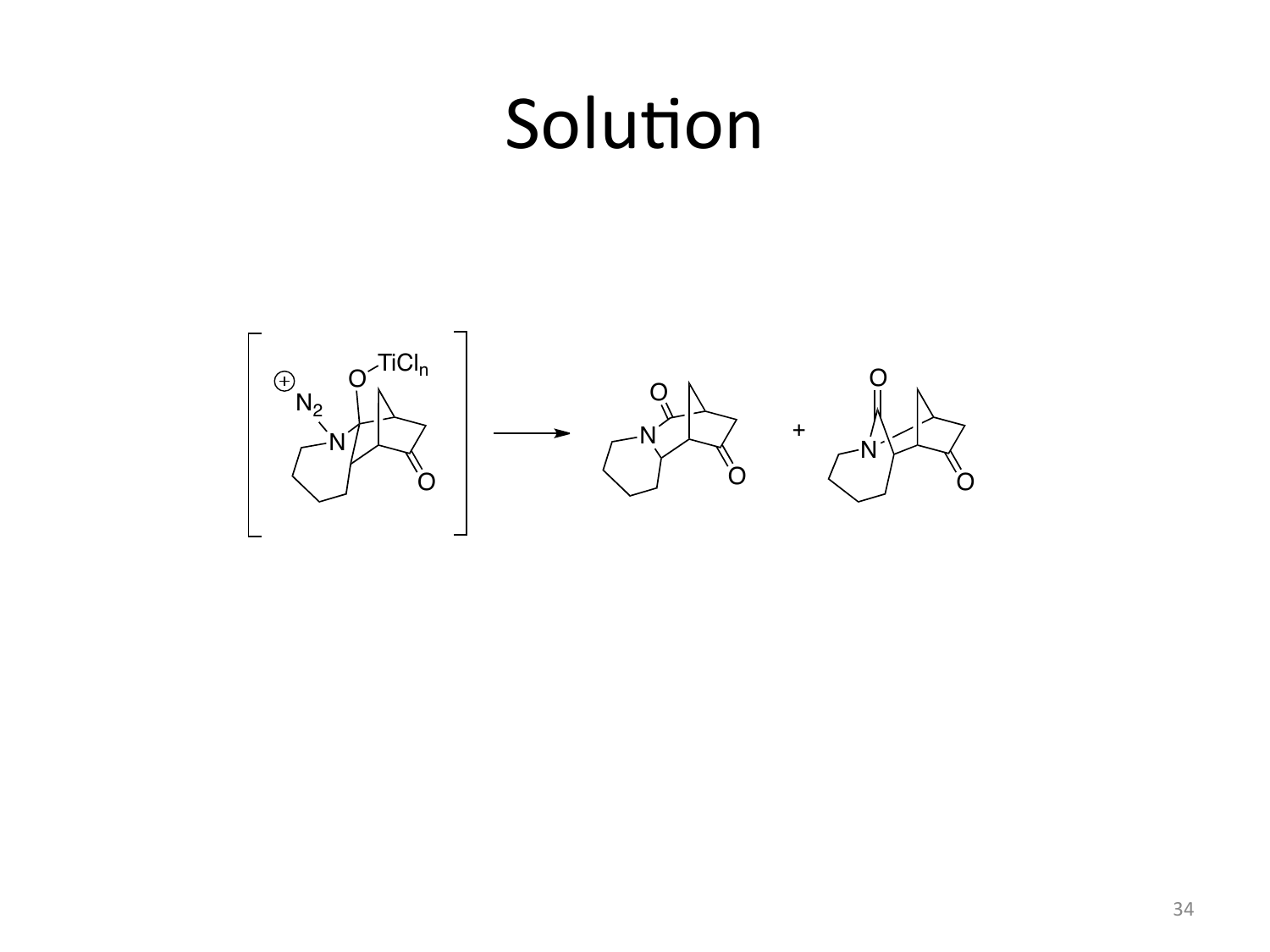## **Noteworthy Steps**

• A photo-Beckmann rearrangement is required to install the second piperidine moiety.

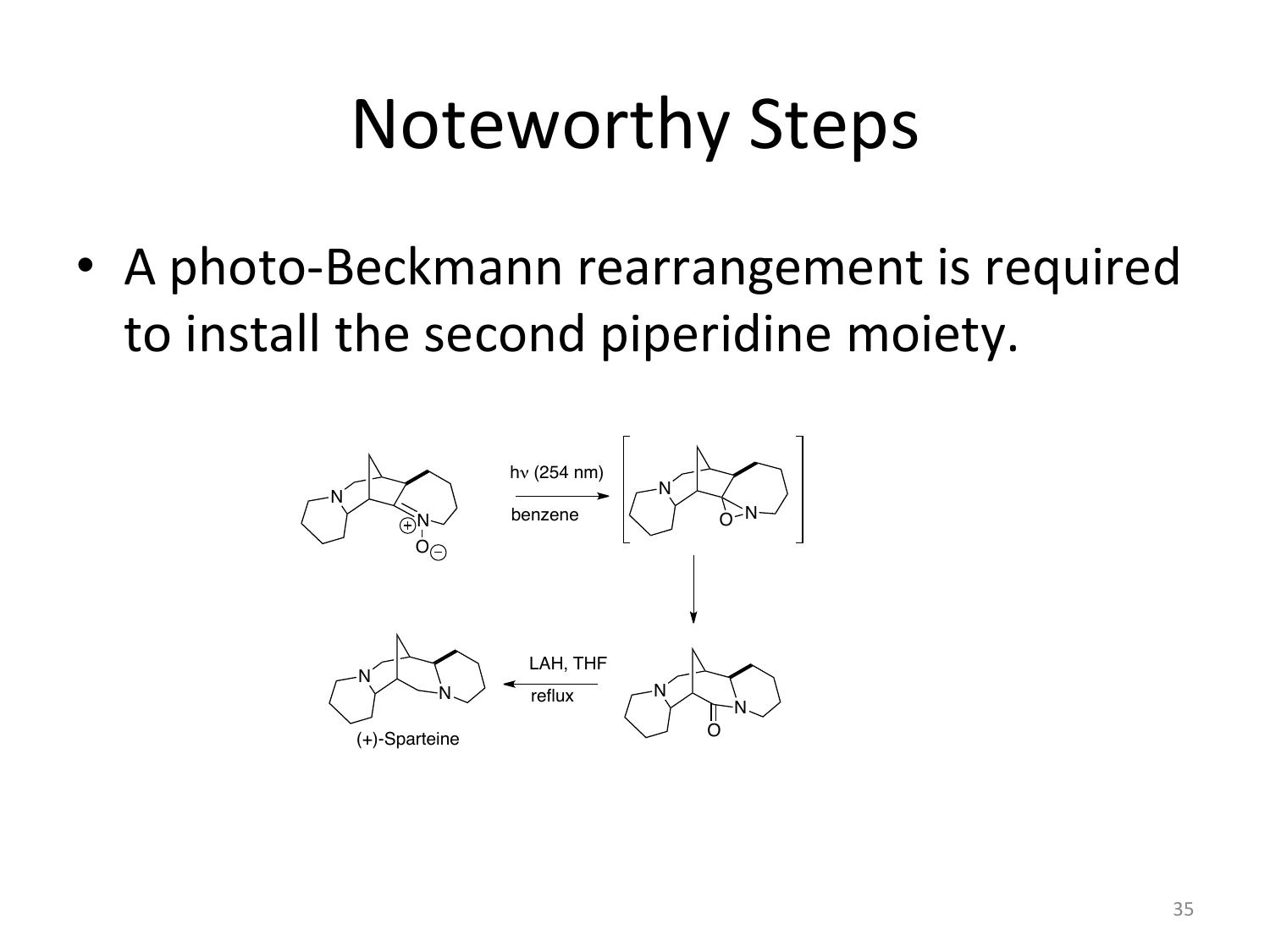#### (+)-Aspidospermidine

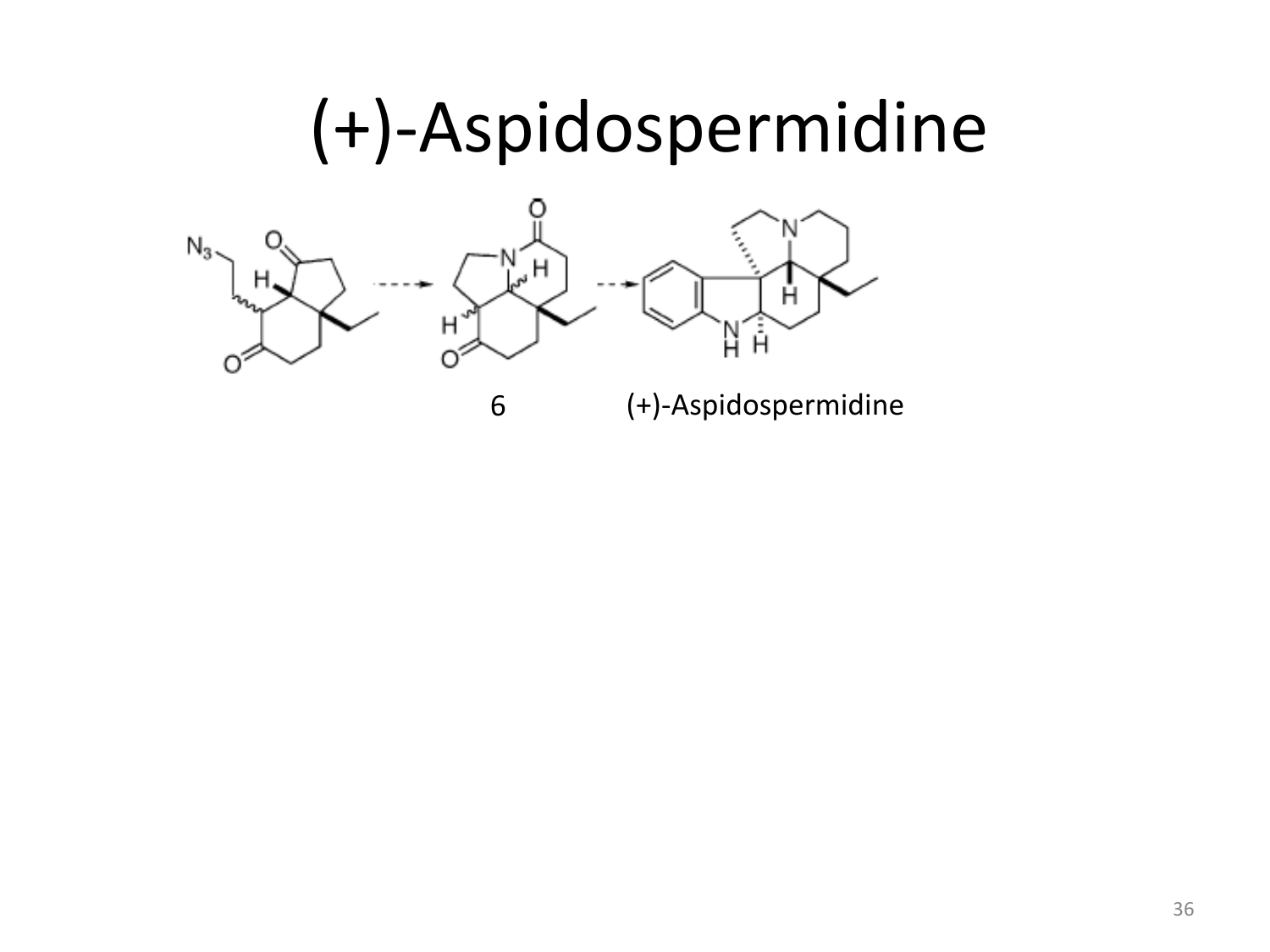## Synthetic Route (Stork)

- 10 steps to reach the key intermediate, 7
- Yields not reported for most steps\*



Stork, et. al. J. Am. Chem. Soc. 1963, 85, 2872.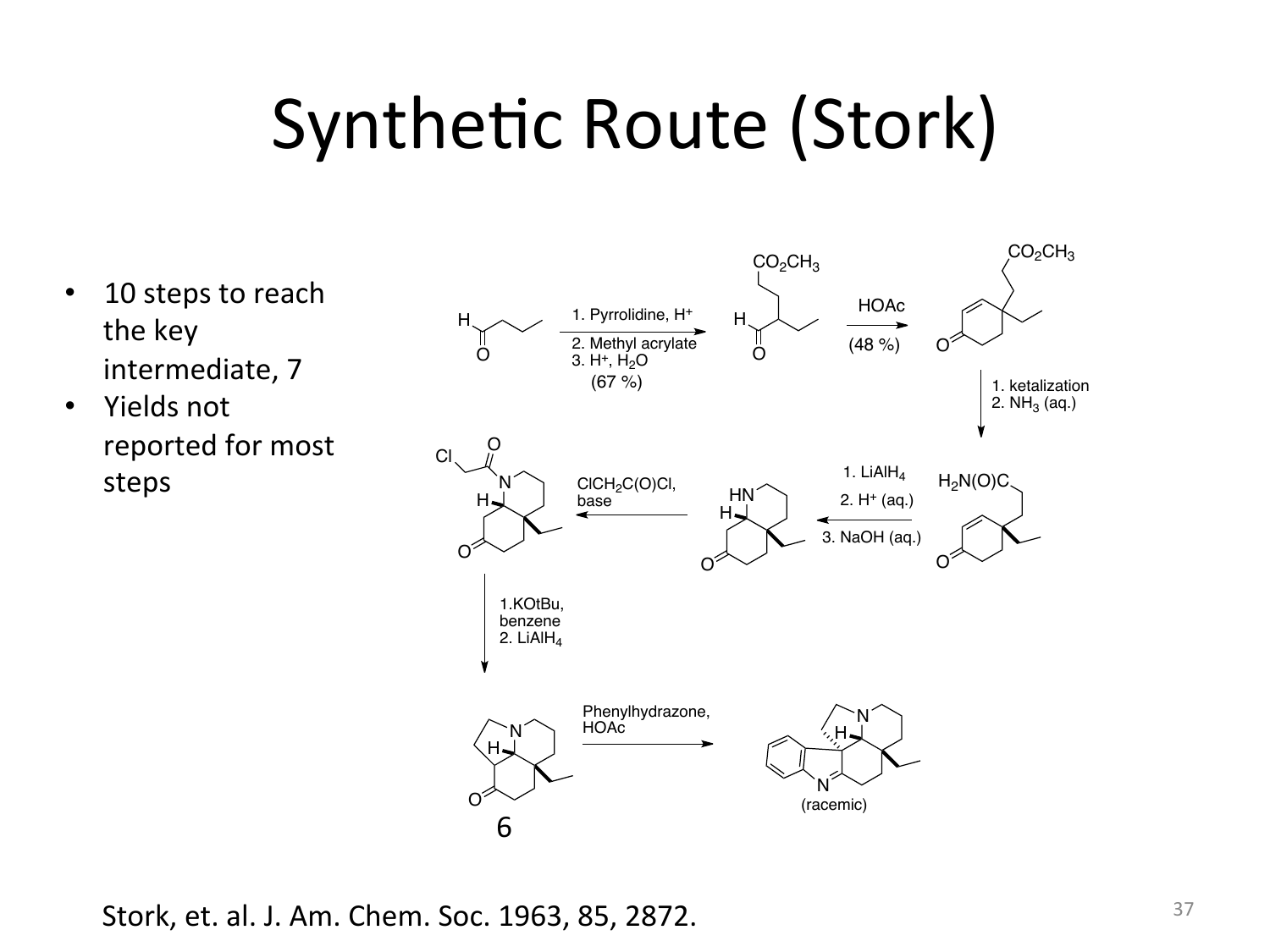#### Synthetic Route: Aubé



- Similar to Stork's pathway
	- $-$  Common ketoamide 6 as Fischer indolization substrate\*



Aubé, et. al. Org. Lett. 2000, 2, 1625. Aubé, et. al. J. Org. Chem. 2005, 70, 10645.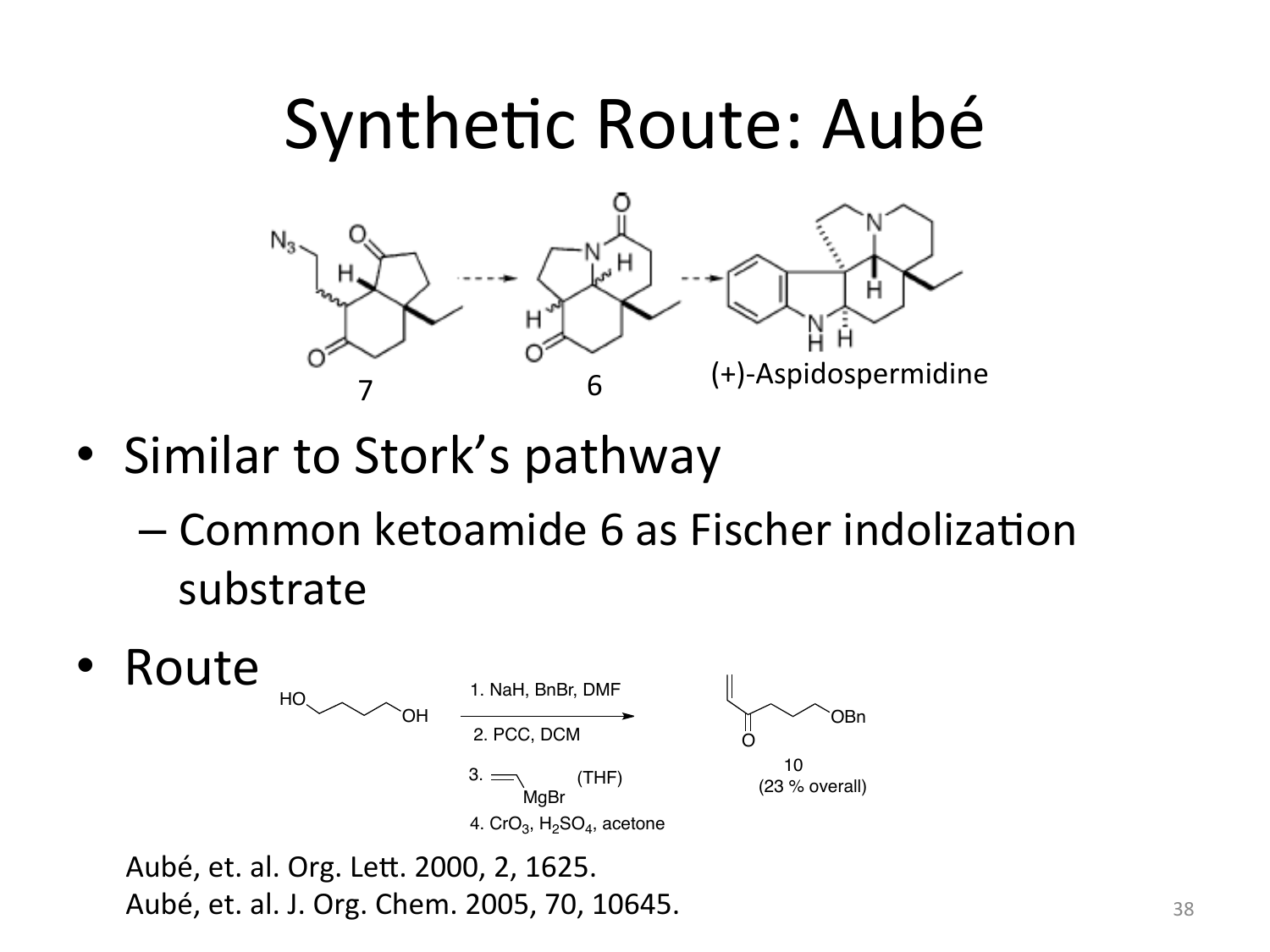## Synthetic Route (cont.)

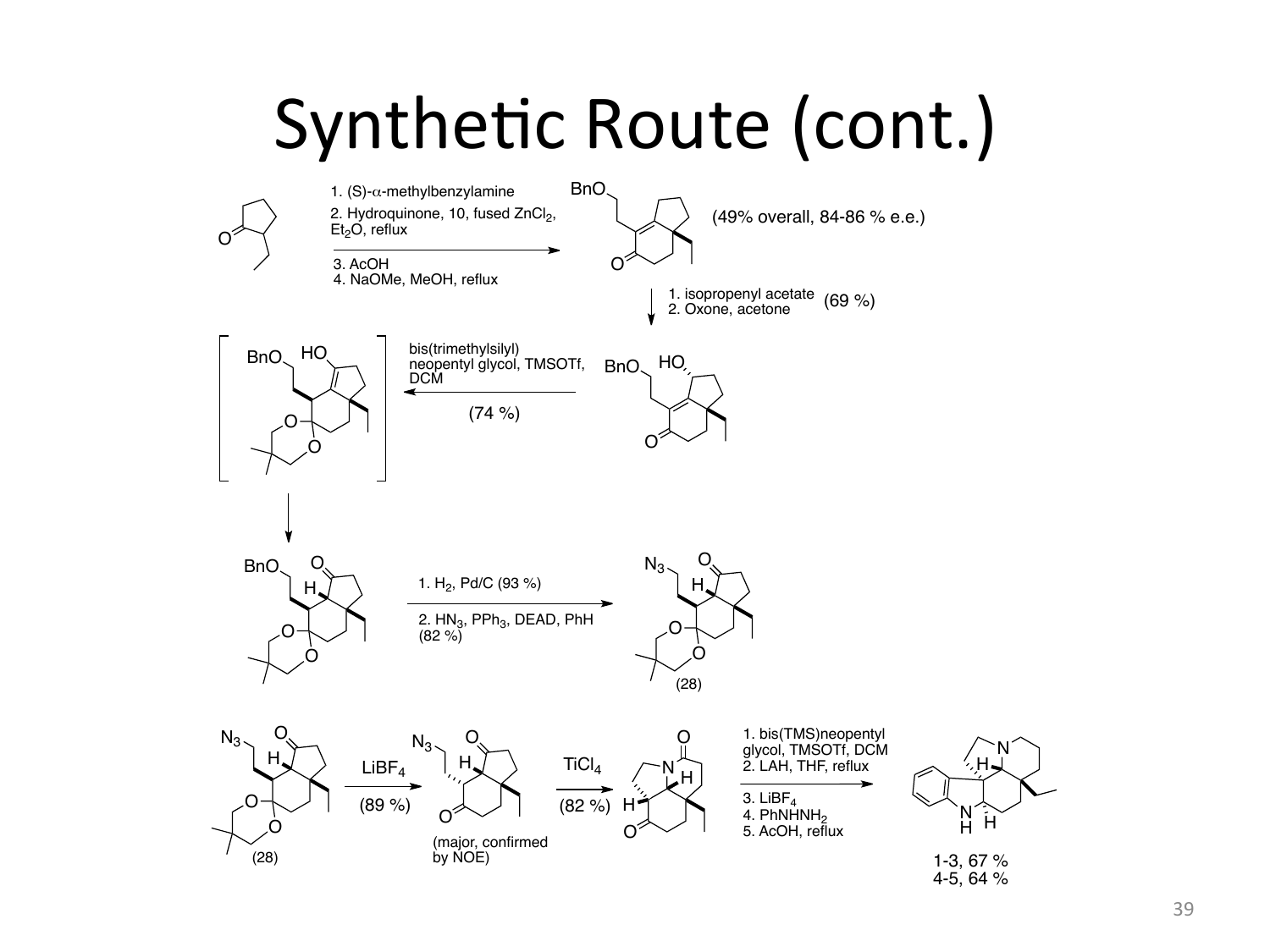## **Schmidt Methodology**

• Deprotection before Schmidt reaction prevents bridged product formation

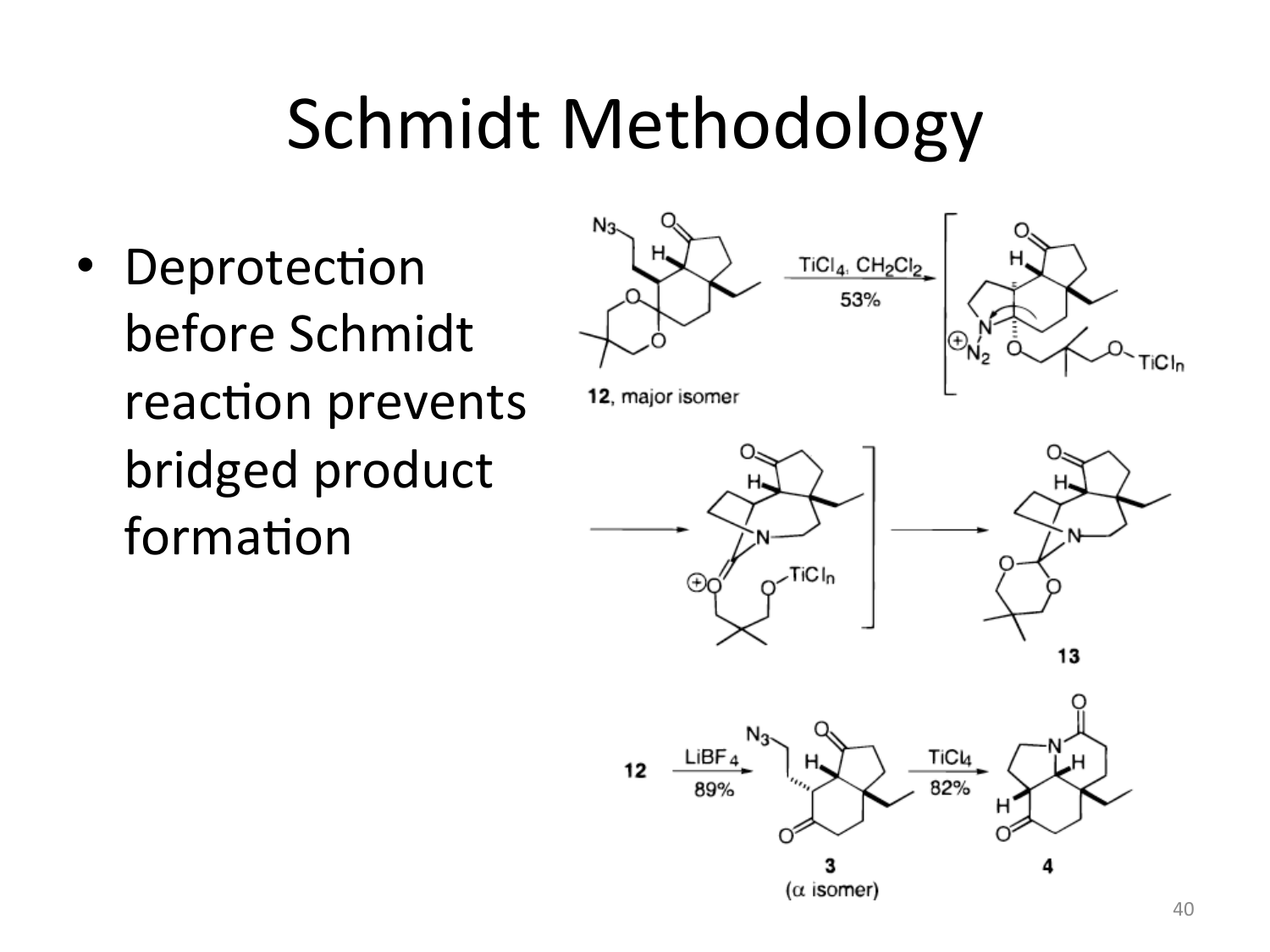## Summary of Aubé's Synthesis

- 15 steps to reach key intermediate 6
	- Greater step count than Stork, but Aubé's route is enantioselective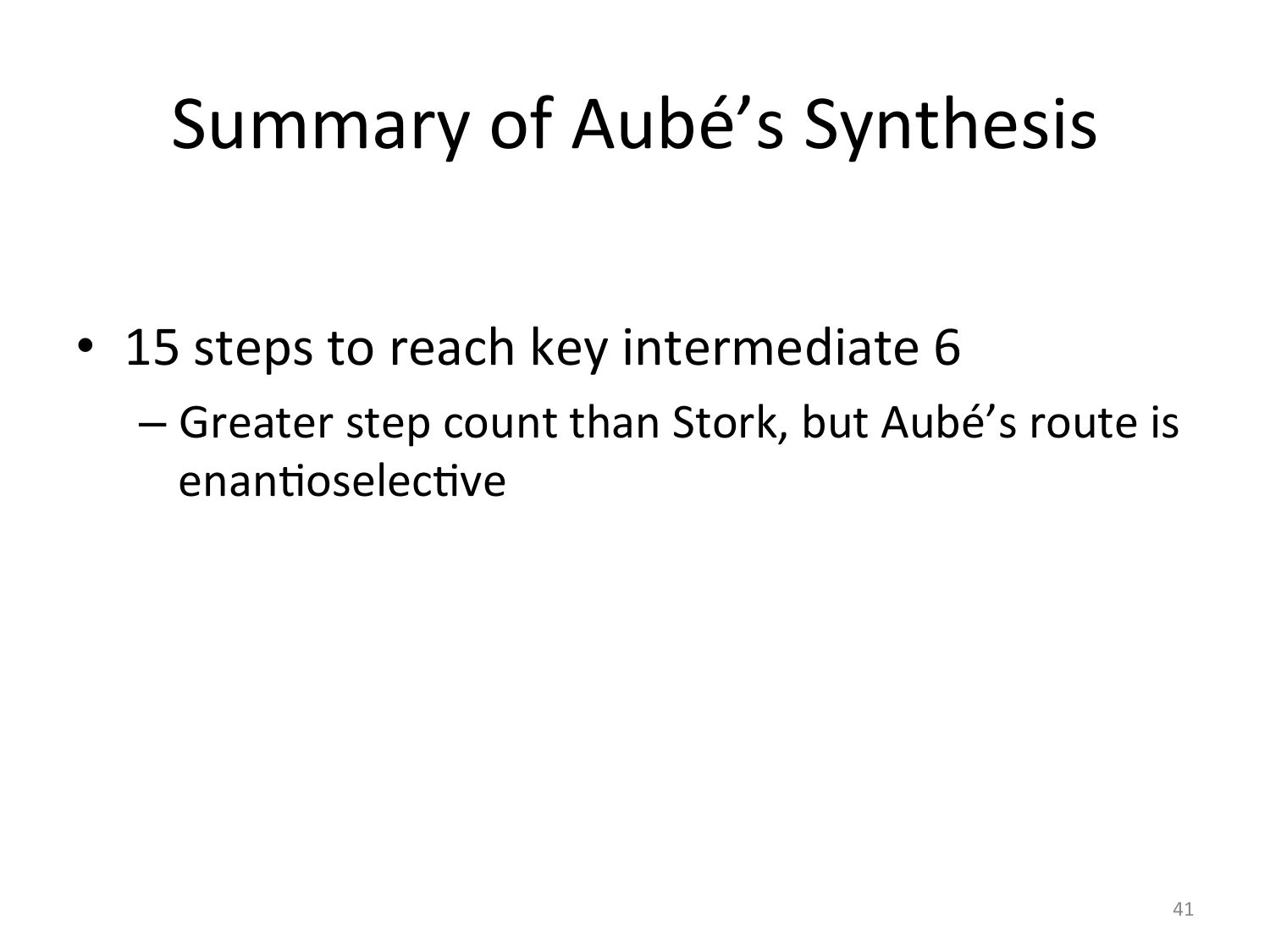# $(\pm)$ -Stenine

- A *formal* synthesis from Aubé
- Numerous other syntheses of the core structure exist (Hart, Wipf, Morimoto, Padwa, Sun Hoh Jung)



stenine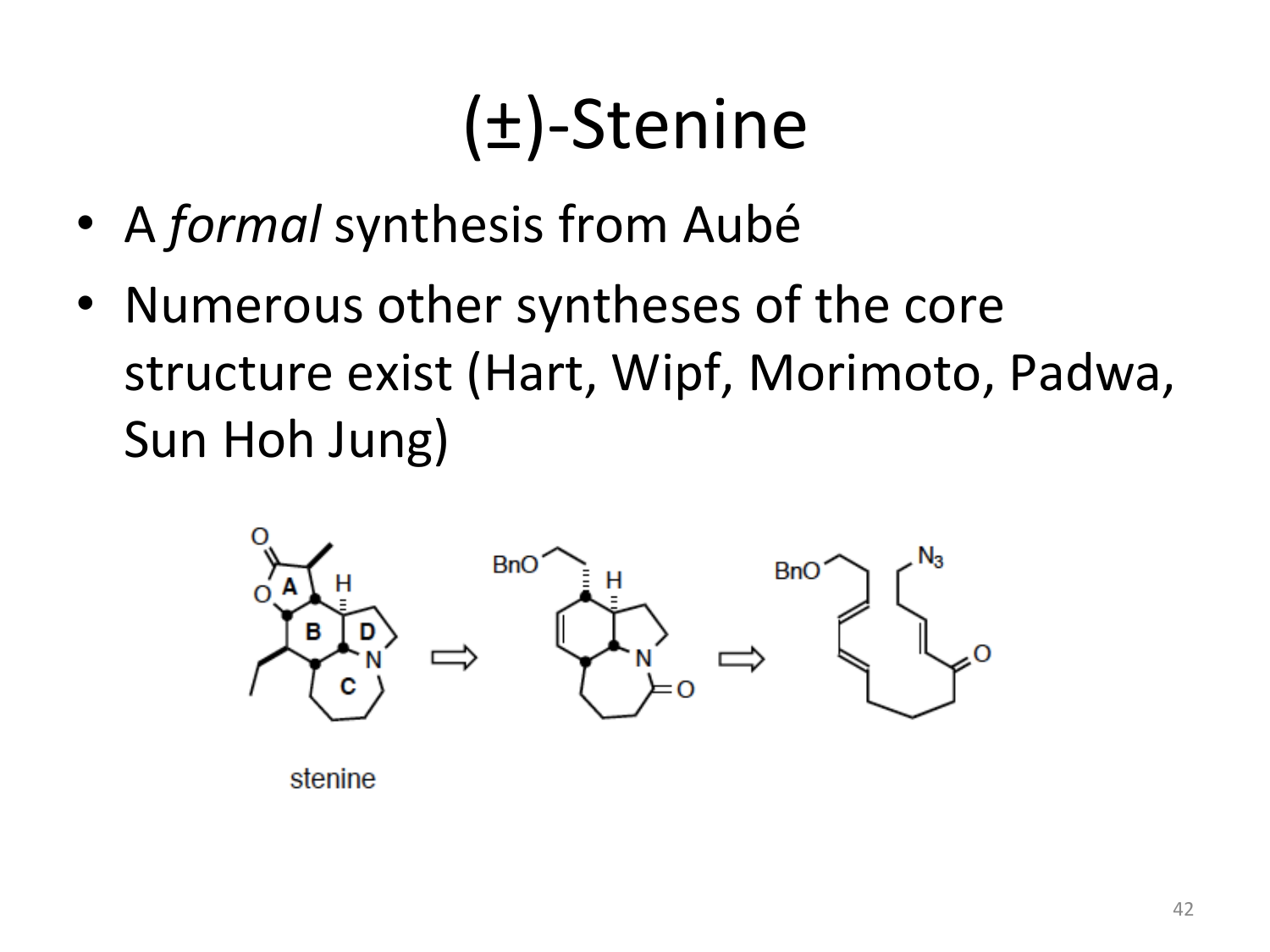#### **Synthetic Route: Jung**



Jung, et. al. Bull. Korean Chem. Soc. 2000, 21, 159.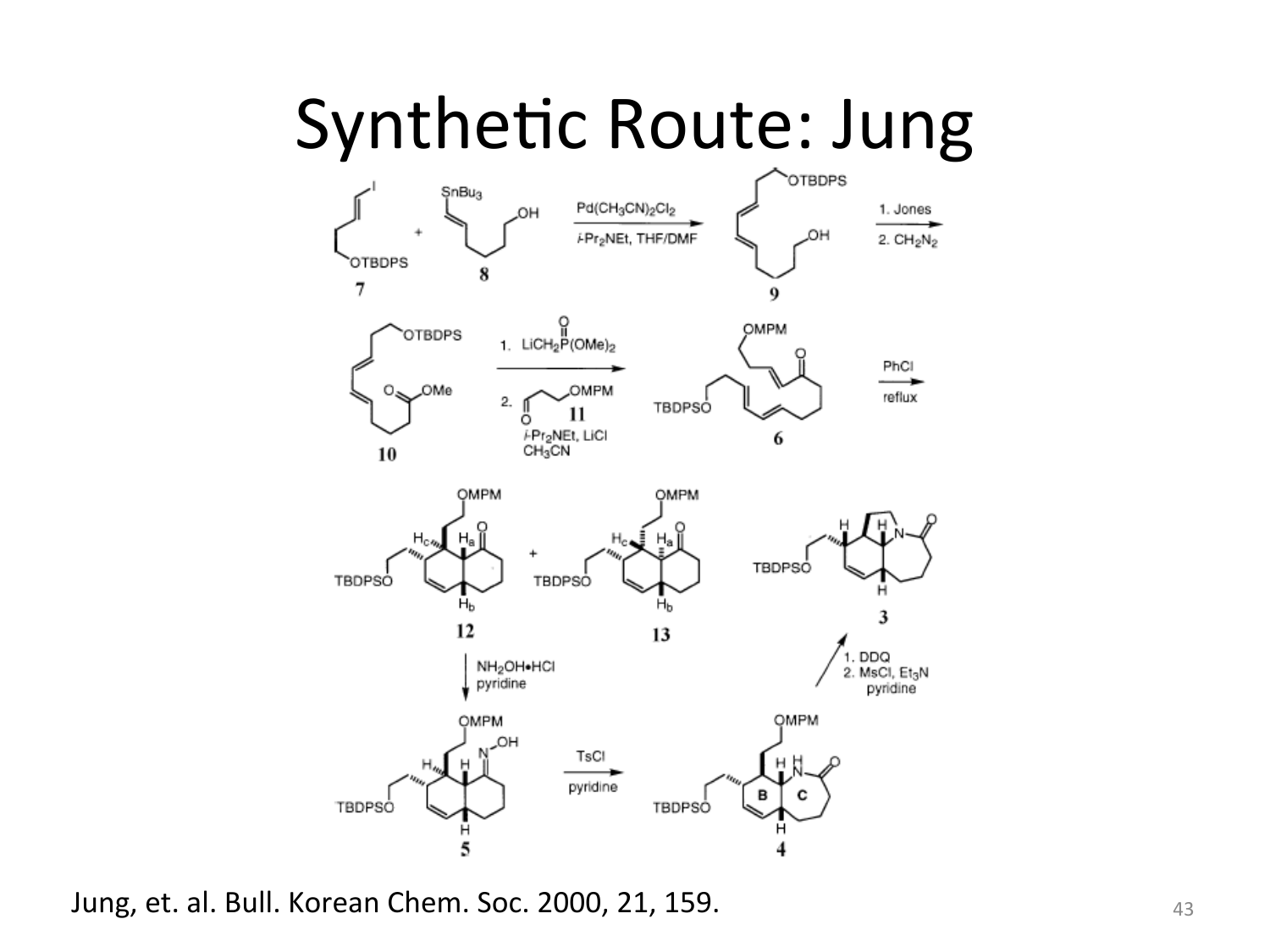# Summary of Jung's Synthesis

• 10 steps to reach key intermediate 3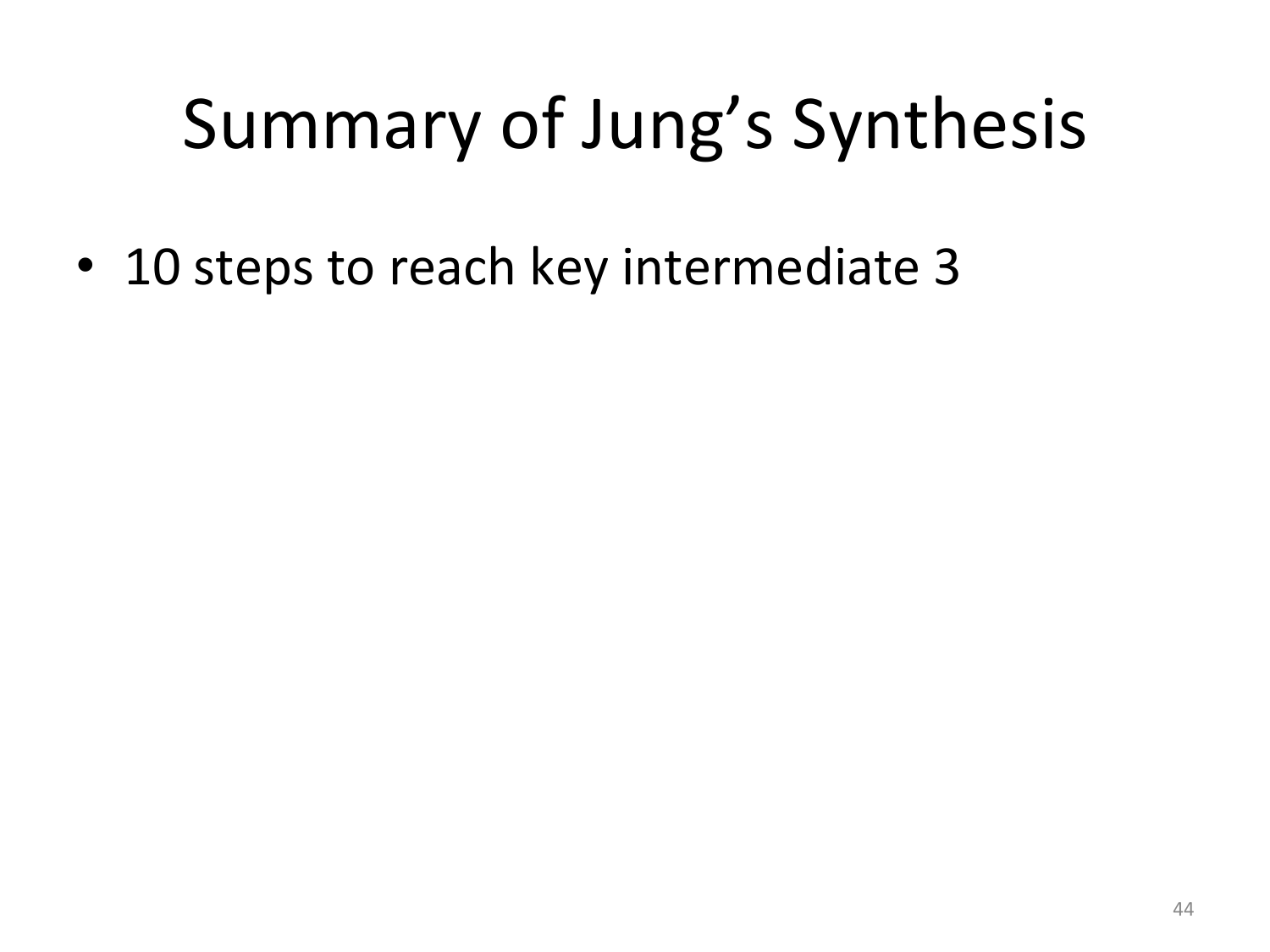## Synthetic Route: Aubé

12 steps to reach key  $\bullet$ intermediate 5 (5 is equivalent to Jung's " $3"$ ).



Aubé, et. al. Angew. Chem. Int. Ed. 2002, 41, 4316.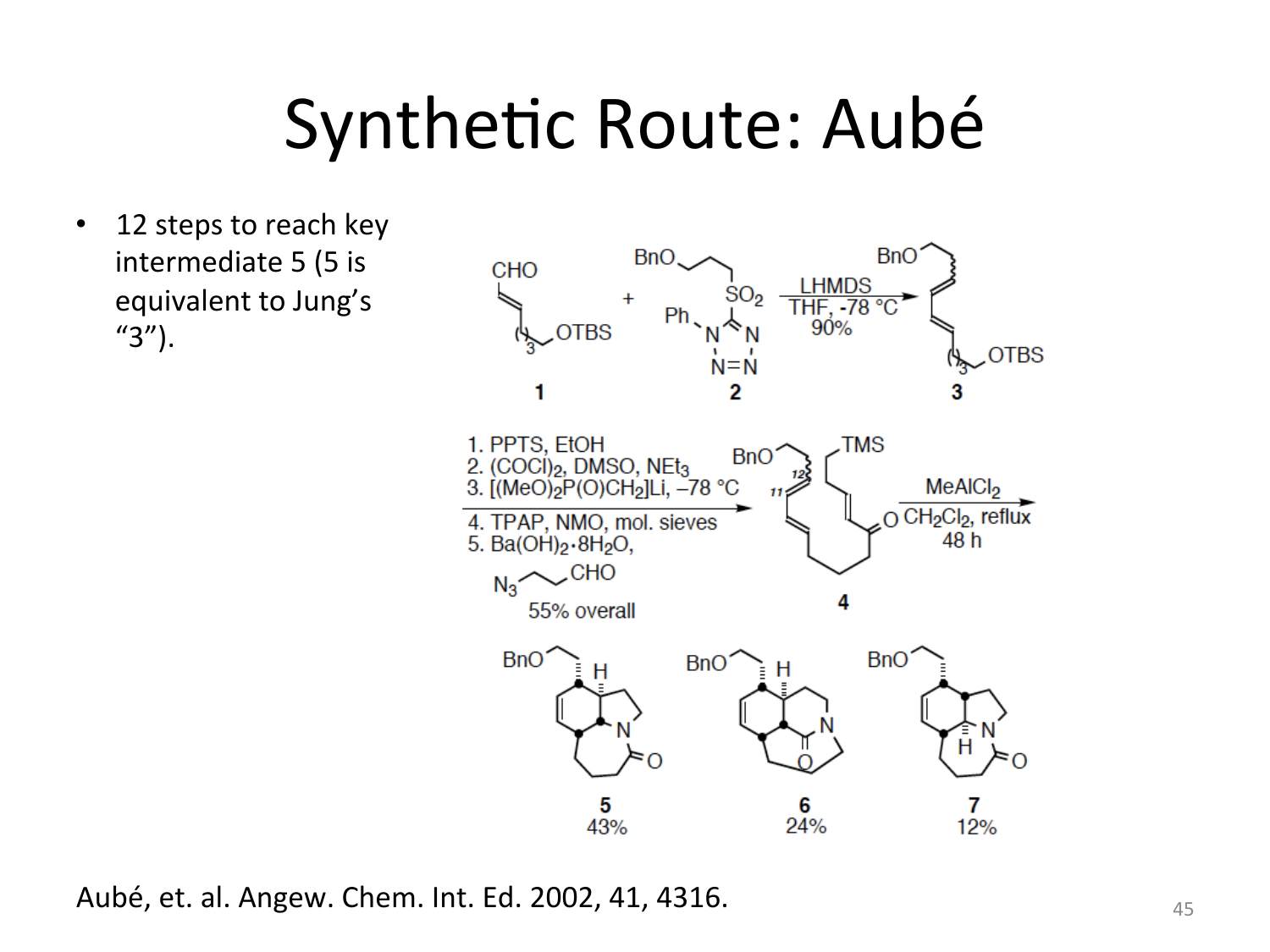#### **Review of Key Migration**

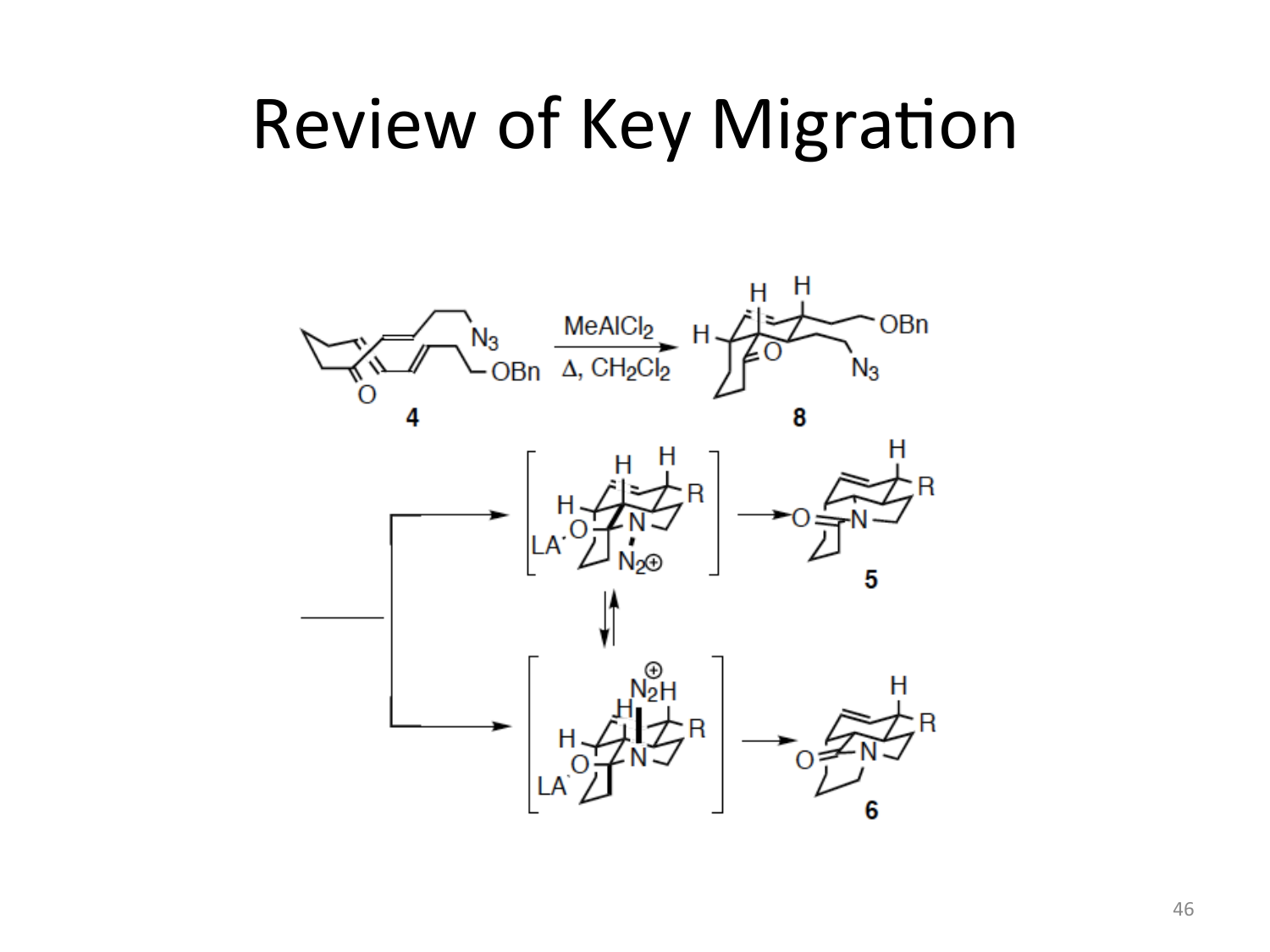# (-)-Indolizidine 209B

- First non-auxiliary-based endeavor
- Clever use of the chiral pool (pulegone, 4) to carry out a diastereoselective Favorskii rearrangement



Aubé, et. al. Heterocycles 1993, 35, 1141.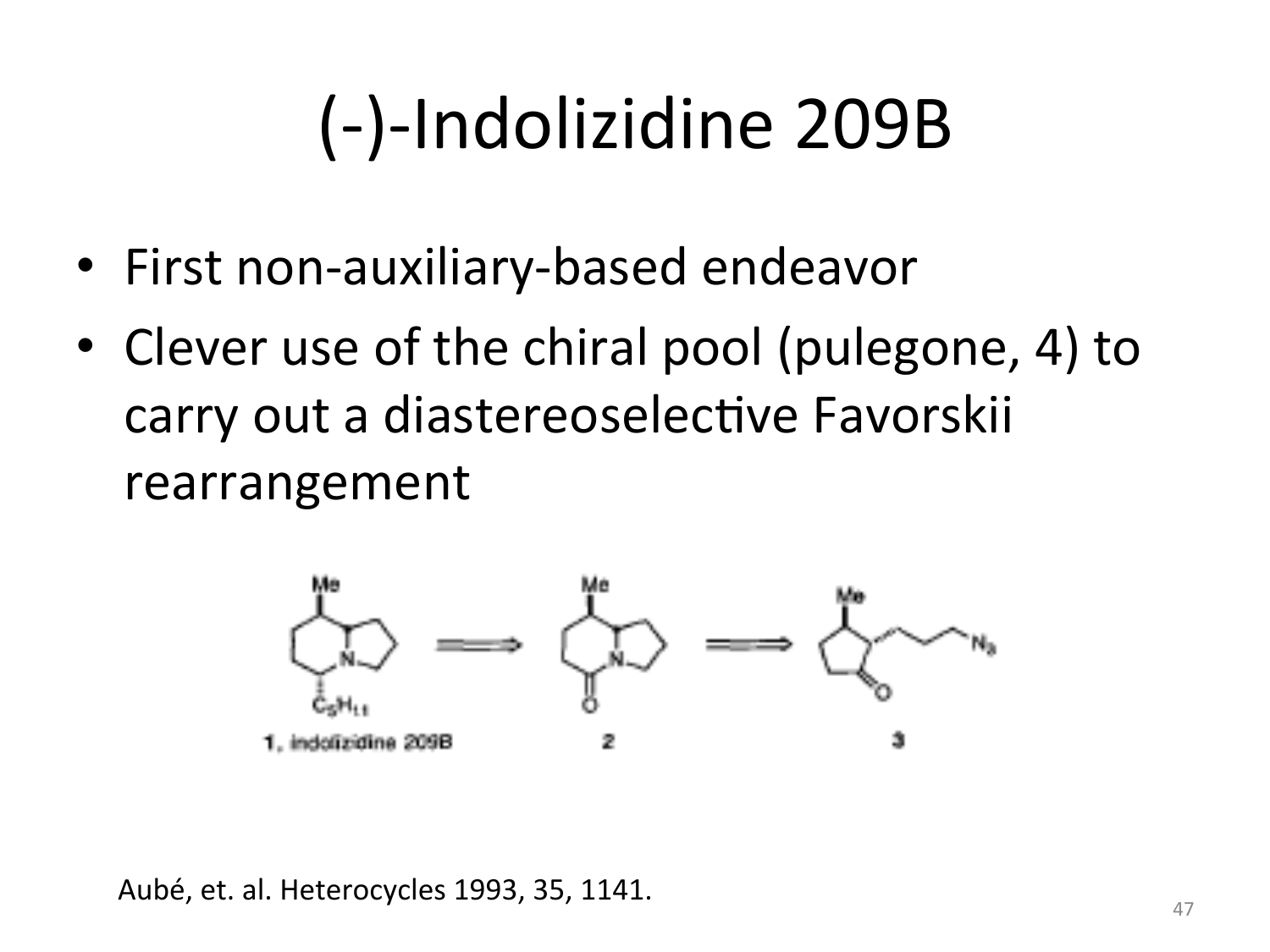#### Synthetic Route: (-)-Indolizidine 209B